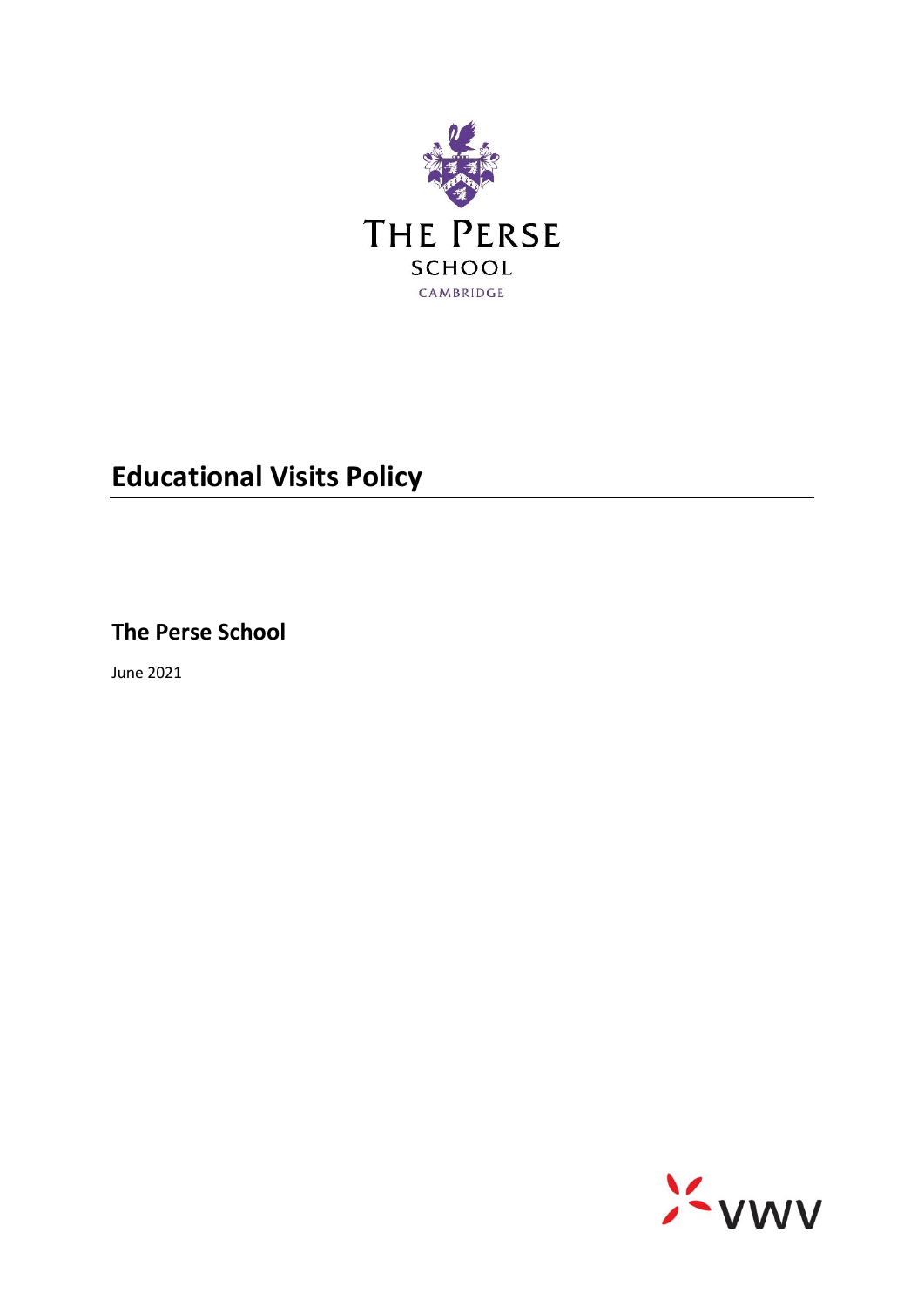# **Contents**

| $\mathbf{1}$   |  |
|----------------|--|
| $\overline{2}$ |  |
| 3              |  |
| 4              |  |
| 5              |  |
| 6              |  |
| 7              |  |
| 8              |  |
| 9              |  |
| 10             |  |
| 11             |  |
| 12             |  |
| 13             |  |
| 14             |  |
| 15             |  |
| 16             |  |
| 17             |  |
| 18             |  |
| 19             |  |
| 20             |  |
| 21             |  |
| 22             |  |
| 23             |  |
| 24             |  |
| 25             |  |
| 26             |  |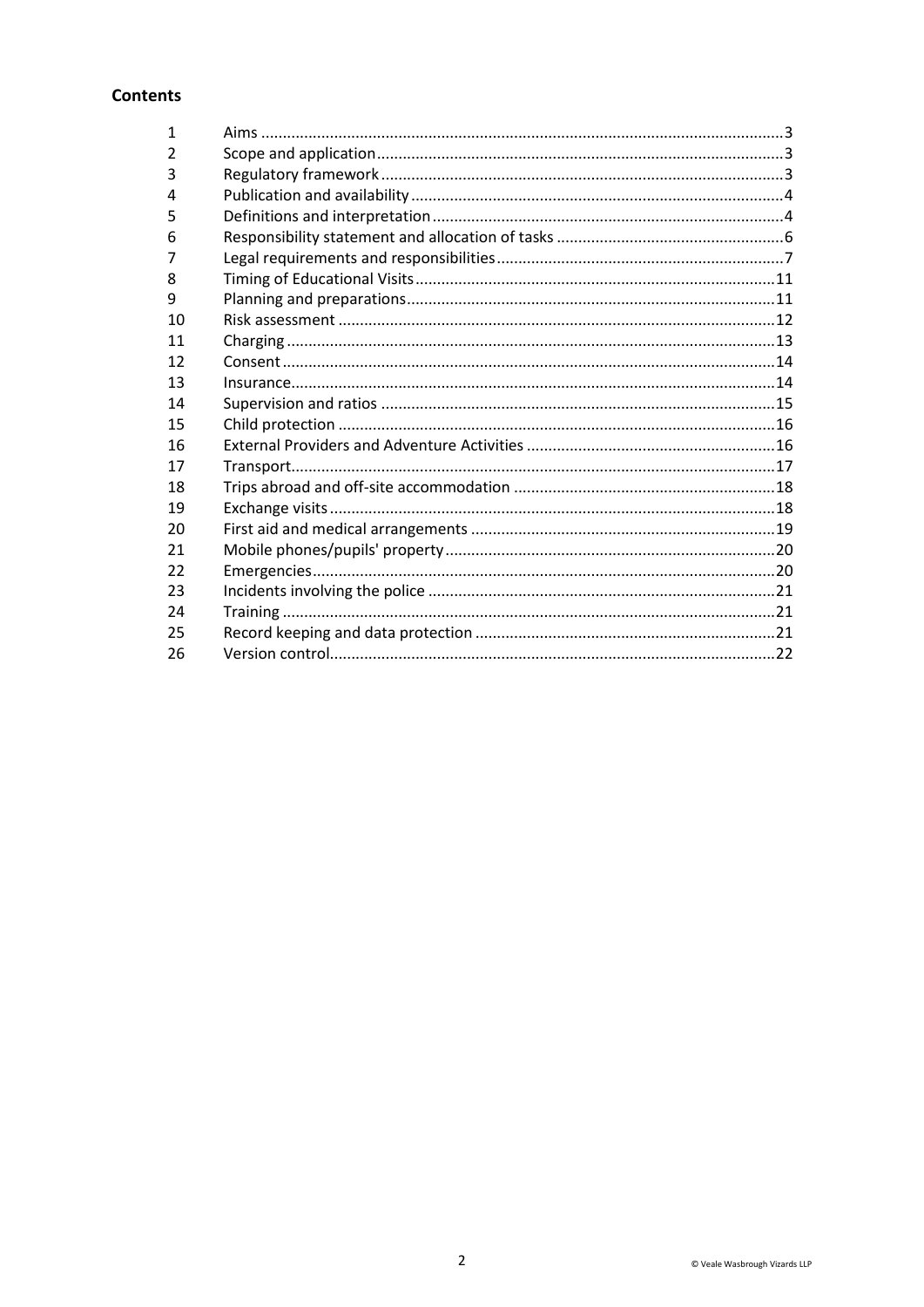# <span id="page-2-0"></span>1 **Aims**

- <span id="page-2-3"></span>1.1 This is the Educational Visits policy for pupils of the Perse School (**School**) which comprises the Perse Pelican School, the Perse Prep School and the Perse Upper School (**the relevant Schools**).
- 1.2 The aims of this policy are as follows:
	- 1.2.1 to set out the School's approach to the planning and implementation of Educational Visits in order that everyone involved understands their responsibilities and can participate fully;
	- 1.2.2 to establish a framework for managing risks and challenges to the health, safety and welfare of pupils on Educational Visits that is proportionate;
	- 1.2.3 to actively promote the well-being of pupils;
	- 1.2.4 to provide a culture of safety, equality and protection.

# <span id="page-2-1"></span>2 **Scope and application**

- 2.1 This policy applies to the whole School including the Early Years Foundation Stage (**EYFS**).
- 2.2 This policy applies to all Educational Visits (as defined in paragraph 5 of this policy). This policy shall also apply to pupils at all times and places in circumstances where failing to apply this policy may:
	- 2.2.1 affect the health, safety or well-being of a member of the School community or a member of the public; or
	- 2.2.2 bring the School into disrepute.

#### <span id="page-2-2"></span>3 **Regulatory framework**

- 3.1 This policy has been prepared to meet the School's responsibilities under:
	- 3.1.1 Education (Independent School Standards) Regulations 2014;
	- 3.1.2 *Statutory framework for the Early Years Foundation Stage* (DfE, March 2017);
	- 3.1.3 Education and Skills Act 2008;
	- 3.1.4 Children Act 1989;
	- 3.1.5 Childcare Act 2006;
	- 3.1.6 Equality Act 2010;
	- 3.1.7 Health and Safety at Work etc Act 1974;
	- 3.1.8 Data Protection Act 2018 and General Data Protection Regulation 2018 (**GDPR**); and
	- 3.1.9 SEND Code of practice: 0 to 25 years (DfE and Department of Health, January 2015); and
	- 3.1.10 Package Travel and Linked Travel Arrangements Regulations 2018.
- 3.2 This policy has regard to the following guidance and advice:
	- 3.2.1 [Health and safety on educational visits](https://www.gov.uk/government/publications/health-and-safety-on-educational-visits/health-and-safety-on-educational-visits) (DfE, November 2018);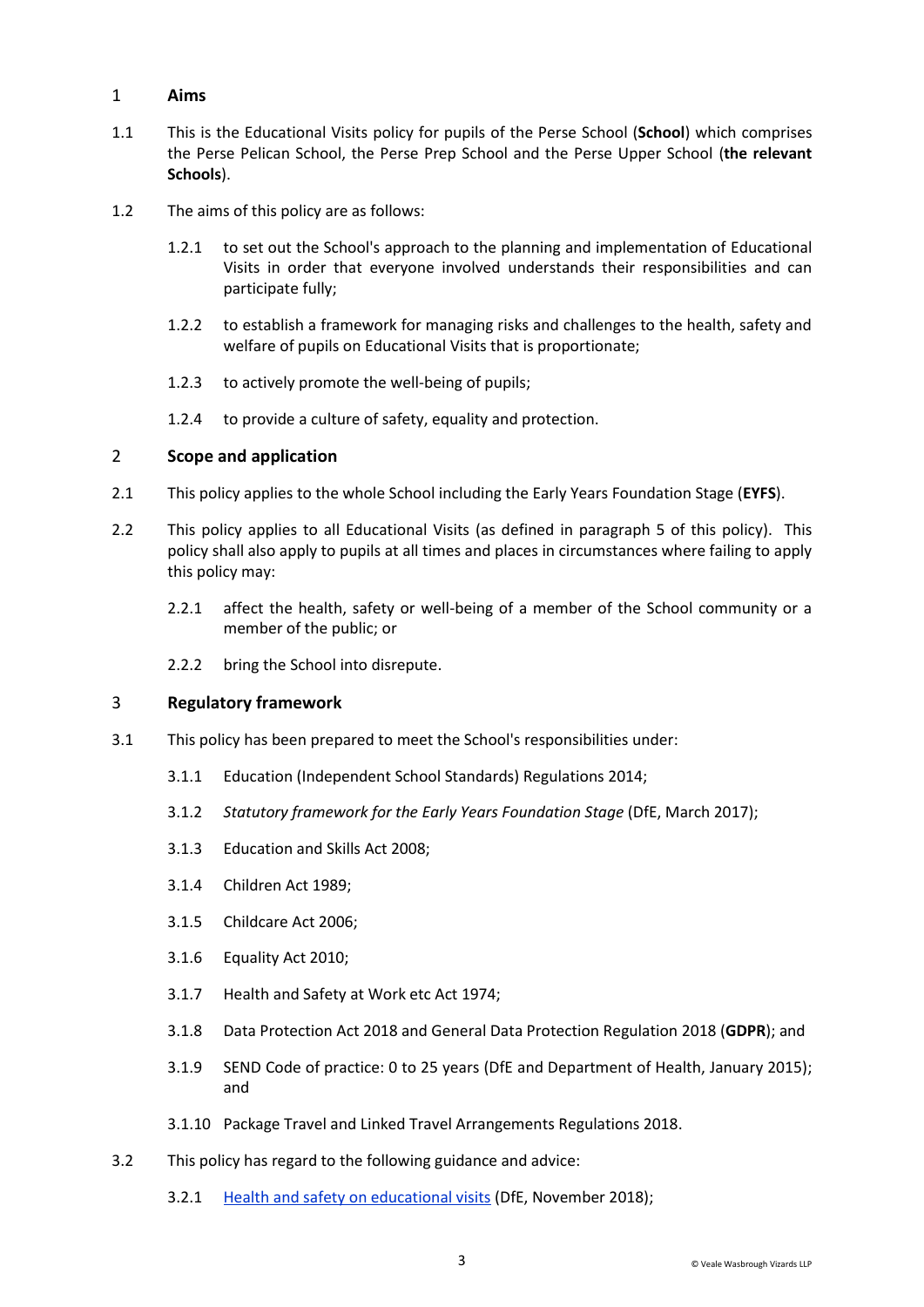- 3.2.2 [Health and Safety Executive: School trips and outdoor learning activities](http://www.hse.gov.uk/services/education/school-trips.pdf) (Health and Safety Executive (**HSE**), June 2011);
- 3.2.3 [Keeping children safe in education](https://assets.publishing.service.gov.uk/government/uploads/system/uploads/attachment_data/file/835733/Keeping_children_safe_in_education_2019.pdf) (DfE, September 2020);
- 3.2.4 [National guidance for the management of outdoor learning, off-site visits and](https://oeapng.info/)  [learning outside the classroom;](https://oeapng.info/) and
- 3.2.5 [School and college security](https://www.gov.uk/government/publications/school-and-college-security/school-and-college-security) (DfE, November 2019).
- 3.2.6 [Guidance for full opening: schools](https://www.gov.uk/government/publications/actions-for-schools-during-the-coronavirus-outbreak/guidance-for-full-opening-schools) (August 2020).
- 3.3 The following School policies, procedures and resource materials are relevant to this policy:
	- 3.3.1 Health and Safety Policy;
	- 3.3.2 Safeguarding and Child Protection Policy and procedures;
	- 3.3.3 Anti-Drugs and Substances Policy;
	- 3.3.4 Policy on Behaviour and Discipline;
	- 3.3.5 Policy on Disability;
	- 3.3.6 Policy on Special Educational Needs and Learning Difficulties and Learning Support;
	- 3.3.7 Acceptable Use of ICT Policy for pupils;
	- 3.3.8 Risk Assessment Policy for Pupil Welfare;
	- 3.3.9 Policy on Searching and the Retention and Disposal of Confiscated Items; and
	- 3.3.10 COVID-19 risk assessment(s) and / procedures.

#### <span id="page-3-0"></span>4 **Publication and availability**

- 4.1 This policy is published on the School website.
- 4.2 This policy is available in hard copy on request.
- 4.3 A copy of the policy is available for inspection from the School Accountant during a working day.
- 4.4 This policy can be made available in large print or other accessible format if required.

#### <span id="page-3-1"></span>5 **Definitions and interpretation**

- 5.1 Where the following words or phrases are used in this policy:
	- 5.1.1 Reference to **Adventure Activities** include but are not restricted to activities such as winter sports, rock climbing, hill walking, mountaineering, skin or scuba diving, white-water rafting, caving, climbing, trekking, water sports or activities in or around water and Cadet and other uniformed activities. An activity may be considered to be adventurous not only due to the nature of the activity itself but also the environment in which it will take place, to include but not restricted to activities in areas subject to extremes of weather, temperature or environmental change, on or near cliffs or steep terrain, in or near water or areas considered to be politically, economically or socially unstable.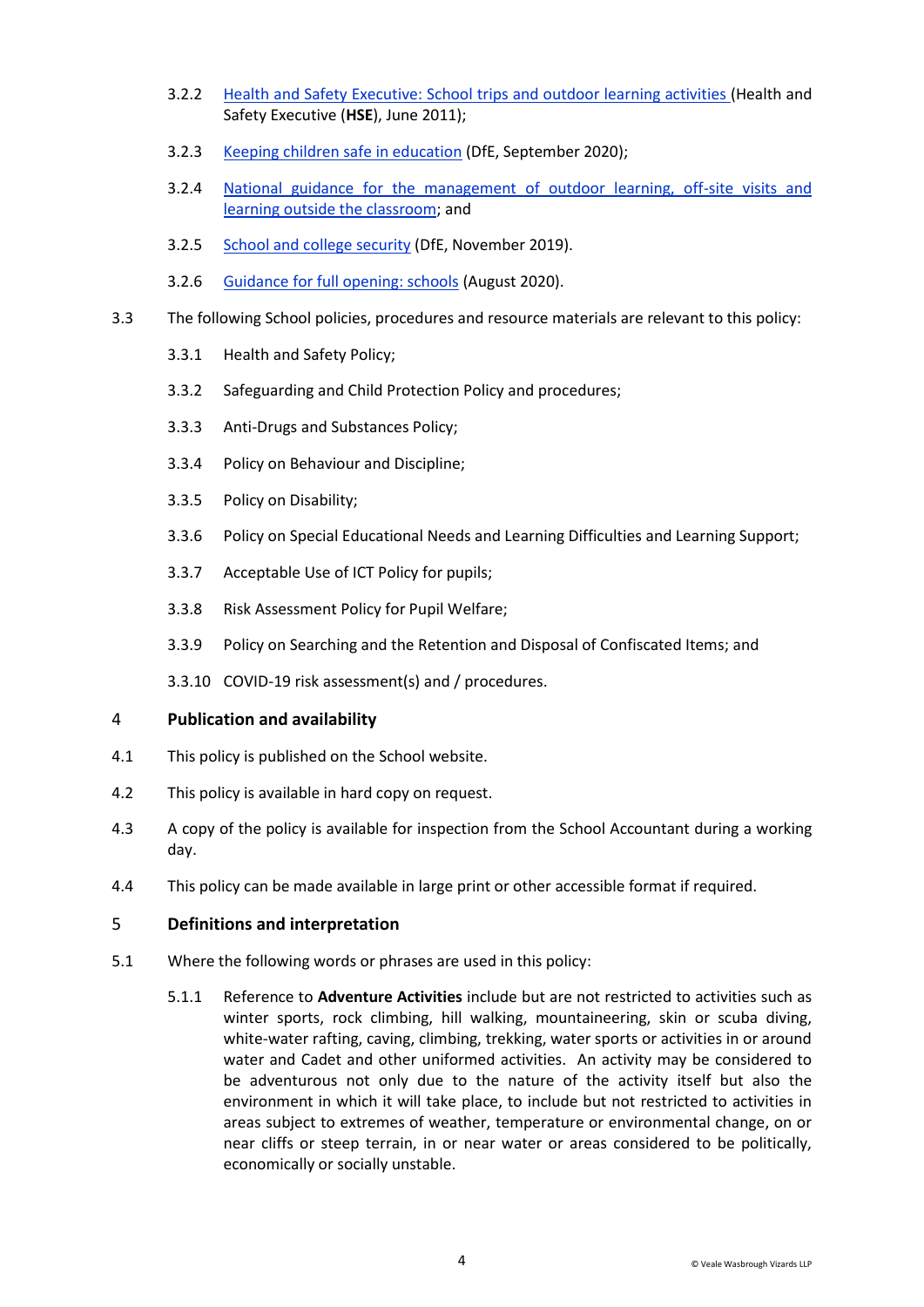- 5.1.2 Reference to **Contingency Plan** means a Plan B in the event the planned activity on an Educational Visit cannot be undertaken safely.
- 5.1.3 Reference to **Educational Visit** includes but is not restricted to the following activities which are off-site and arranged or facilitated by the School at any time:
	- (a) study and cultural visits;
	- (b) hazardous and Adventure Activities and expeditions; and / or
	- (c) overseas trips and residential trips.
- 5.1.4 Reference to **Educational Visits Co-ordinator (EVC)** means a member of staff to whom the Head delegates responsibility alongside their main role, for the arranging and the administration of an Educational Visit and the assessment and management of any risks posed by that Educational Visit. Separate EVC's have been appointed for the Perse Pelican School, the Perse Prep School and the Perse Upper School. The name of each school's EVC is published in the Key School Contacts section of PersePortal.
- 5.1.5 Reference to **Emergency Contact** means the individual appointed to act as the emergency contact for each Educational Visit. The Emergency Contact will be a member of the relevant School's senior leadership team. The Emergency Contact should never be related to any of the adults or children on the educational visit.
- 5.1.6 Reference to **Employee** means anyone who works under a contract of employment at the School.
- 5.1.7 Reference to **External Provider** means any person or organisation other than the School or an Employee of the School who provides a service and / or facilitates an activity under a contract during an Educational Visit e.g. an activity, field studies or outdoor education centre provider or an expedition company.
- 5.1.8 Reference to **Educational Visit Leader** (**Leader**) means an Employee who has overall responsibility for the planning, organising, supervision and conduct of the Educational Visit delegated to them by the EVC.
- 5.1.9 Reference to **Assistant Educational Visit Leader (Assistant Leader)** means an Employee with sufficient experience and expertise to assist the Leader in the organising, planning and running of an Educational Visit and in the event of the Leader being incapacitated can act as the Leader.
- 5.1.10 Reference to an **Educational Visit Code of Conduct and Behaviour** means the code of conduct and behaviour specific to the Educational Visit which is drafted by the Leader and must be adhered to by all pupils who attend the Educational Visit.
- 5.1.11 References to **First Aiders** are members of staff who have completed an approved first aid course and hold a valid certificate of competence in First Aid at Work, Emergency First Aid at Work, Paediatric First Aid at Work, Emergency Paediatric First Aid at Work or an advanced first aid qualification designed for "far from help" situations.
- 5.1.12 Reference to the **Head** means reference to the Head of the relevant School as described in [1.1.](#page-2-3)
- 5.1.13 Reference to **Home Contact** means the individual who will know the movements of the party and the best way of getting in touch with them for the purpose of conveying important information. This may or may not be the same person as the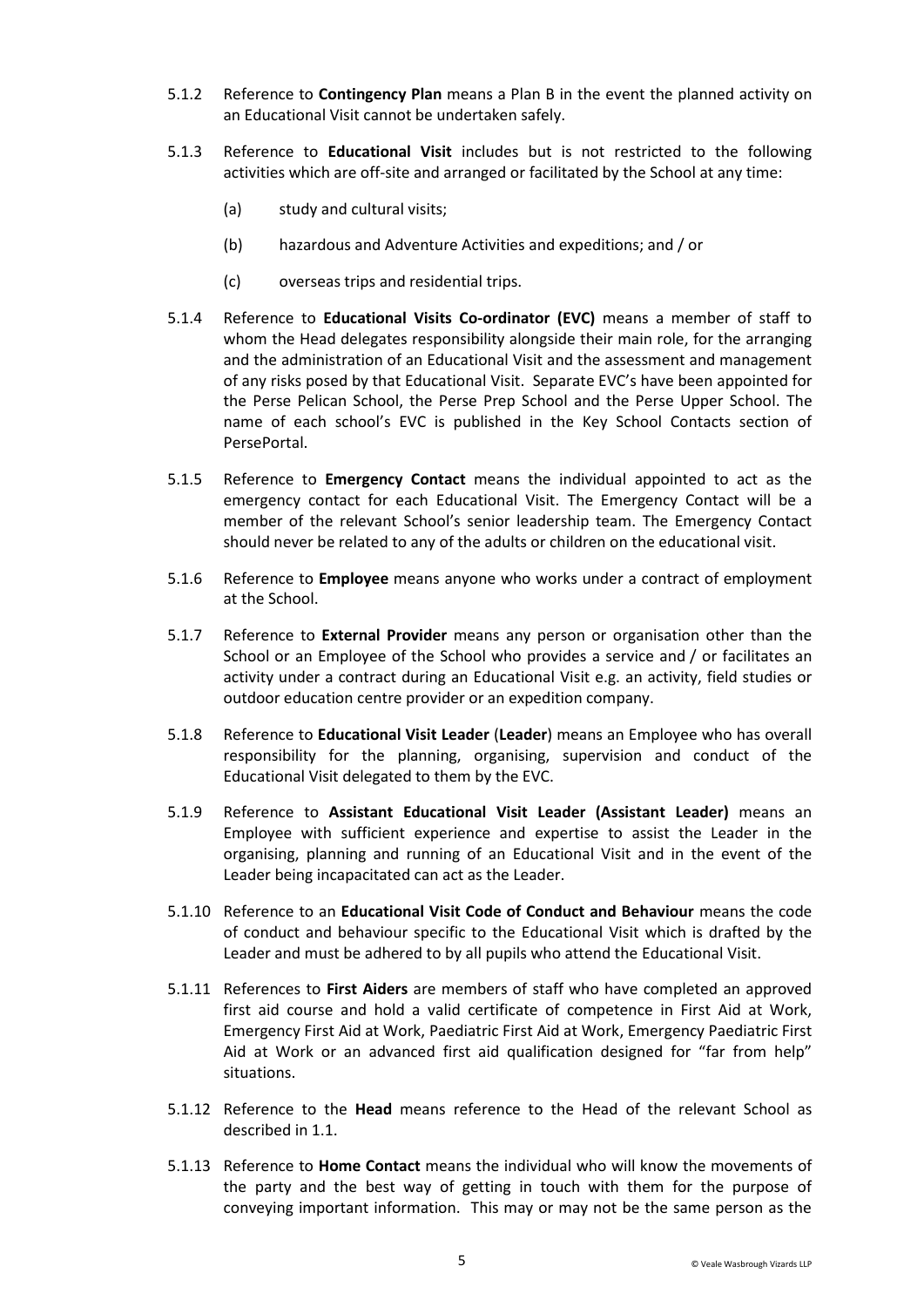Emergency Contact. For day Educational Visits during school hours, the Home Contact can be designated as 'Reception' as long as reception has copies of all the relevant documentation.

- 5.1.14 Reference to **Homestay** means any arrangement where the School organises or arranges, and has power to terminate, the care and accommodation of a child in the home of a host family to whom the child is not related. Homestay includes arrangements in the UK or abroad, and situations where the School engages a company to make the arrangements.
- 5.1.15 Reference to **HSE** means the Health and Safety Executive.
- 5.1.16 References to **Licensed Activities** means only those activities which are currently licensable under the Activity Centres (Young Persons' Safety) Act 1995 and Adventure Activities Licensing Regulations 2004 (SI 2004/1309) and include caving, climbing, trekking and water sports.
- 5.1.17 Reference to **Parent(s)** includes one or both of the parents, or those with parental responsibility for a child.
- 5.1.18 Reference to **Volunteer** means an adult who has been approved by the EVC and who has supervisory responsibilities and duties assigned to them during an Educational Visit by the School (to include but not restricted to Employees, Parents, host parents, and volunteers).

# <span id="page-5-0"></span>6 **Responsibility statement and allocation of tasks**

6.1 The Board of Governors has overall responsibility for all matters which are the subject of this policy.

| <b>Task</b>                                                                                                                                          | <b>Allocated to</b> | When / frequency of review               |  |
|------------------------------------------------------------------------------------------------------------------------------------------------------|---------------------|------------------------------------------|--|
| Keeping the policy up to date Upper School EVC<br>and compliant with the law and<br>best practice                                                    |                     | required, and at least<br>As<br>annually |  |
| Monitoring the<br>implementation of the policy,<br>relevant risk assessments and<br>any action taken in response<br>and evaluating effectiveness     | <b>EVC</b>          | As required, and at least termly         |  |
| Maintaining up to date records   EVC<br>of all information created in<br>relation to the policy and its<br>implementation as required by<br>the GDPR |                     | As required, at least termly             |  |

6.2 To ensure the efficient discharge of its responsibilities under this policy, the Board of Governors has allocated the following tasks: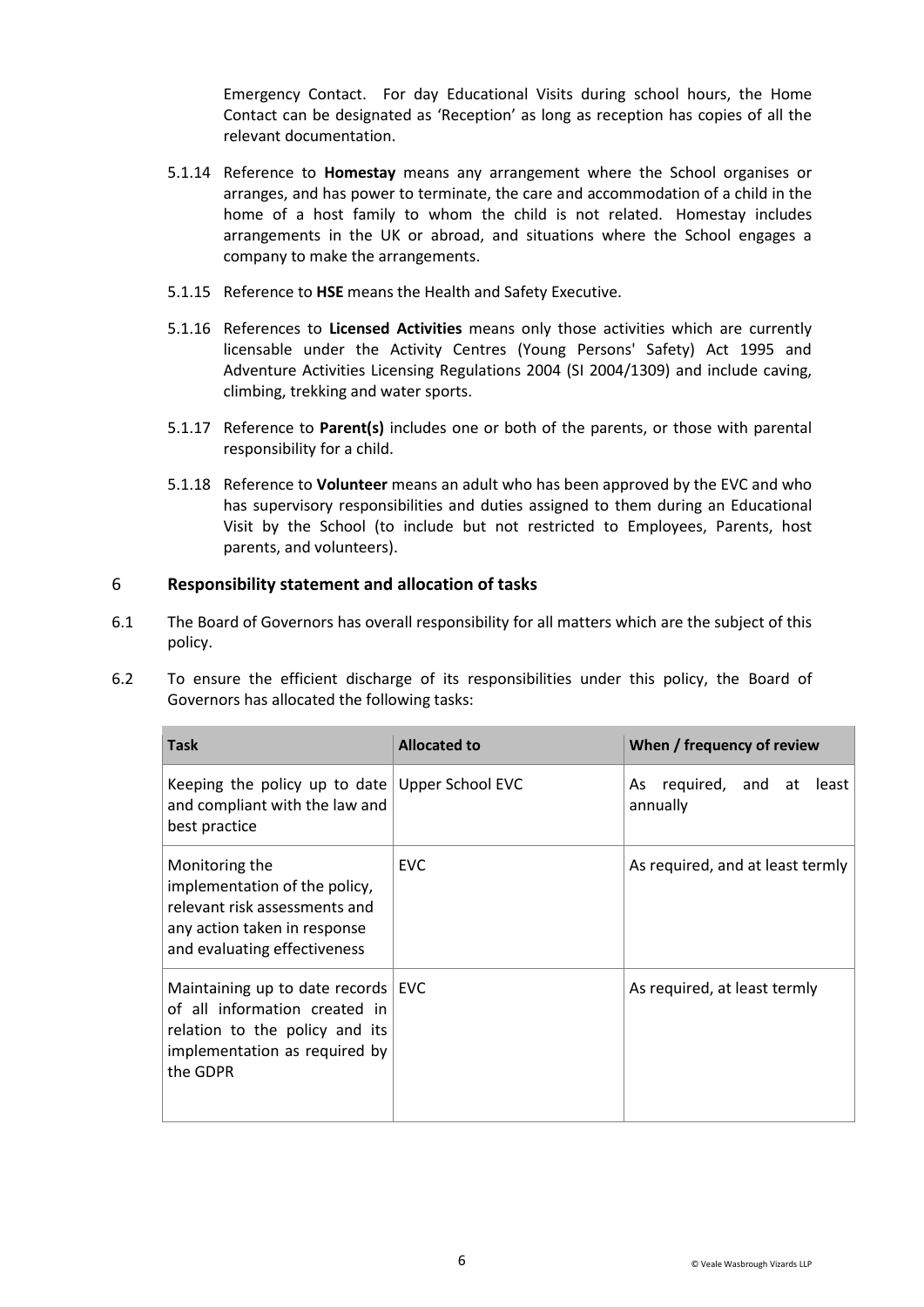| <b>Task</b>                                                                                                                                                                                                    | <b>Allocated to</b>       | When / frequency of review                                    |
|----------------------------------------------------------------------------------------------------------------------------------------------------------------------------------------------------------------|---------------------------|---------------------------------------------------------------|
| Monitoring accident / incident EVC<br>reports and records created in<br>relation to the policy and<br>identifying any action to be<br>taken in response and<br>evaluating proportionality and<br>effectiveness |                           | required, and<br>As<br>recommended to be at least<br>annually |
| Formal annual review                                                                                                                                                                                           | <b>Board of Governors</b> | Annually                                                      |

# <span id="page-6-0"></span>7 **Legal requirements and responsibilities**

- 7.1 **Head**: The Head will ensure that Educational Visits comply with legislation, regulations and guidance issued by the HSE, the Department for Education together with that provided by the Board of Governors and the School's own health and safety policy.
- 7.2 The Head will ensure that:
	- 7.2.1 the EVC is sufficiently qualified, experienced and competent to arrange, administer and monitor Educational Visits;
	- 7.2.2 the EVC is provided with up to date training, advice and guidance.
- 7.3 Where the EVC has been appointed the Educational Visits Leader for a particular Educational Visit, one of the Deputy Heads (Upper School) or the Head (Prep or Pelican School) will act as the EVC.
- 7.4 The **EVC** will:
	- 7.4.1 be an experienced Educational Visits Leader him / herself;
	- 7.4.2 have the status to be able to guide the working practices of others;
	- 7.4.3 be confident in assessing the ability of others to lead Educational Visits;
	- 7.4.4 be confident in assessing External Providers;
	- 7.4.5 be able to advise the Board of Governors and / or the Head in approving Educational Visits, where necessary;
	- 7.4.6 have access to, and be aware of, appropriate training, guidance and advice.<sup>1</sup>
- 7.5 The **EVC** will ensure that:
	- 7.5.1 a Leader is appointed who is competent to plan, undertake and supervise activities and to monitor / assess the risks in preparation for and throughout the Educational Visit;
	- 7.5.2 where appropriate, an Assistant Leader is appointed who is competent to act in the absence of the Leader to plan, undertake and supervise activities and to monitor / assess the risks in preparation for and throughout the Educational Visit (see [7.7](#page-8-0) below).

<sup>&</sup>lt;sup>1</sup> EVCs can find detailed guidance for the management of outdoor learning, off-site visits and learning outside the classroom on the OEAP website https://oeapng.info/guidance-documents/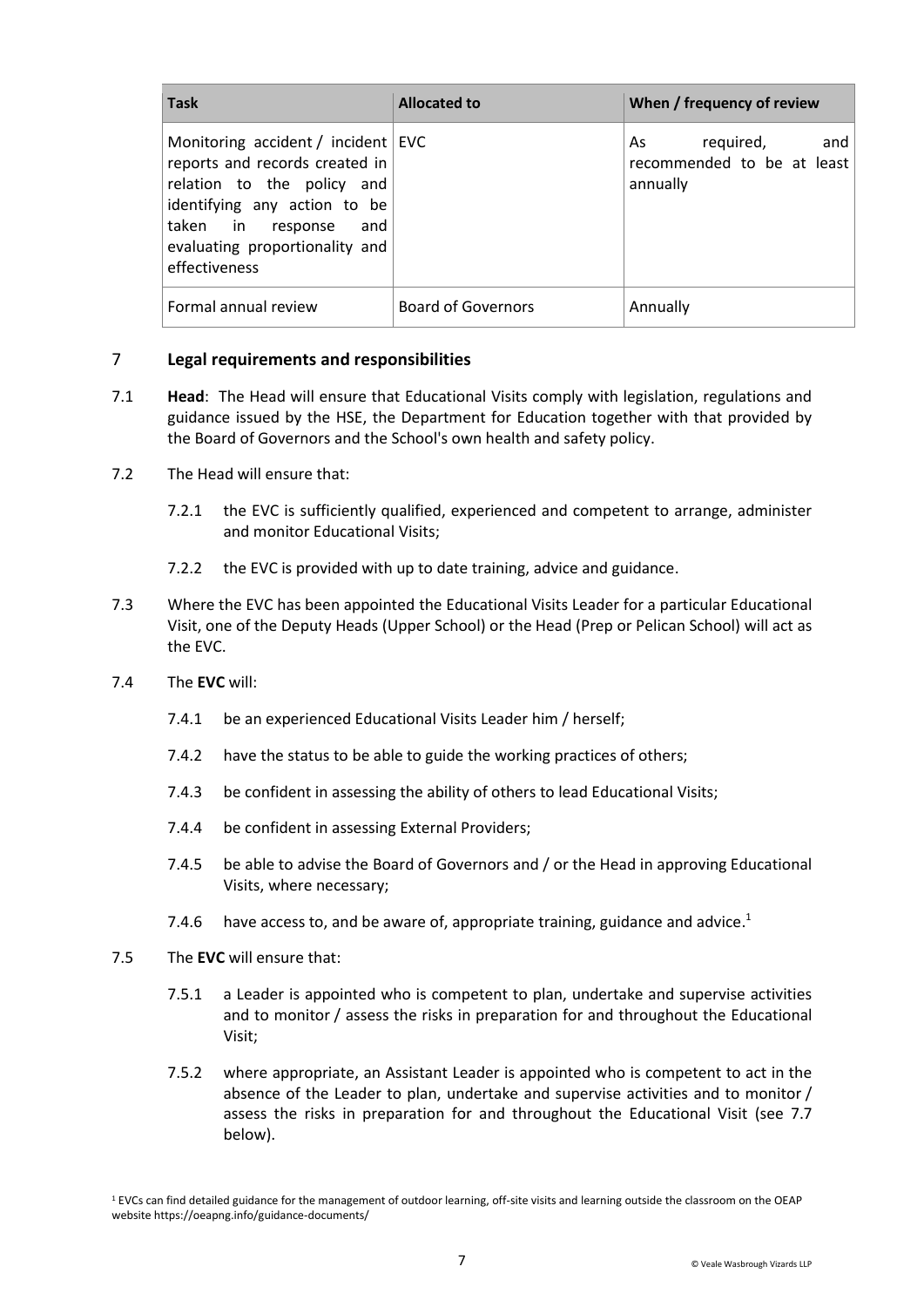- 7.5.3 Educational Visits do not take place unless approval has been given by the Head or EVC and / or another suitable member of the senior leadership team in advance, as necessary;
- 7.5.4 the Initial Trip Details and Approval section of the Educational Visit Approval and Planning template is completed and signed and referred to the Head where appropriate.
- 7.5.5 there are adequate arrangements in place to ensure the health, safety and welfare of those on the Educational Visit, including ensuring that there are appropriate risk assessments and contingency and emergency plans in place;
- 7.5.6 details of an in-country law firm to act on behalf of the School in the event of an issue arising on any trip are established for all overseas Educational Visits. This information will be obtained through the School's English lawyers or through the use of an international legal hotline provided by an insurer.
- 7.5.7 there is adequate insurance cover for Educational Visits;
- 7.5.8 any relevant qualifications claimed by the Leader or other relevant members of the group have been checked and verified and are up to date;
- 7.5.9 full details of the Educational Visit are provided to the Leader in good time so that they can provide information to parents in a timely manner;
- 7.5.10 Volunteers are properly assessed in accordance with the School's safeguarding and child protection policy and procedures, which will include barred list checks if the Volunteer is likely to be left unsupervised or allowed to work in regulated activity<sup>2</sup>;
- 7.5.11 they hold a pre-trip meeting with the Leader prior to all residential / overseas visits.
- 7.5.12 adequate records are retained following the Educational Visit;
- 7.5.13 a summary of all Educational Visits taking place during holiday periods is provided to the senior leadership team for the relevant School;
- 7.5.14 appropriate evaluation and monitoring takes place following visits including ensuring that appropriate lessons are learned and risk assessments and procedures are adapted where necessary;
- 7.5.15 The School has considered its requirements to report safeguarding incidents to any other regulatory body or organisation including, but not limited to:
	- (a) Charity Commission;
	- (b) Health and Safety Executive (**HSE**) (see also section below);
	- (c) Disclosure and Barring Service (**DBS**);
	- (d) Teaching Regulation Agency (**TRA**); and
	- (e) Insurers.

Please see section 17 of the *Safeguarding and Child Protection Policy* for more information.

7.6 The **Leader** is responsible for the planning, undertaking and supervision of the particular Educational Visits delegated to them by the EVC.

<sup>2</sup> See paragraph 183 of KCSIE 2020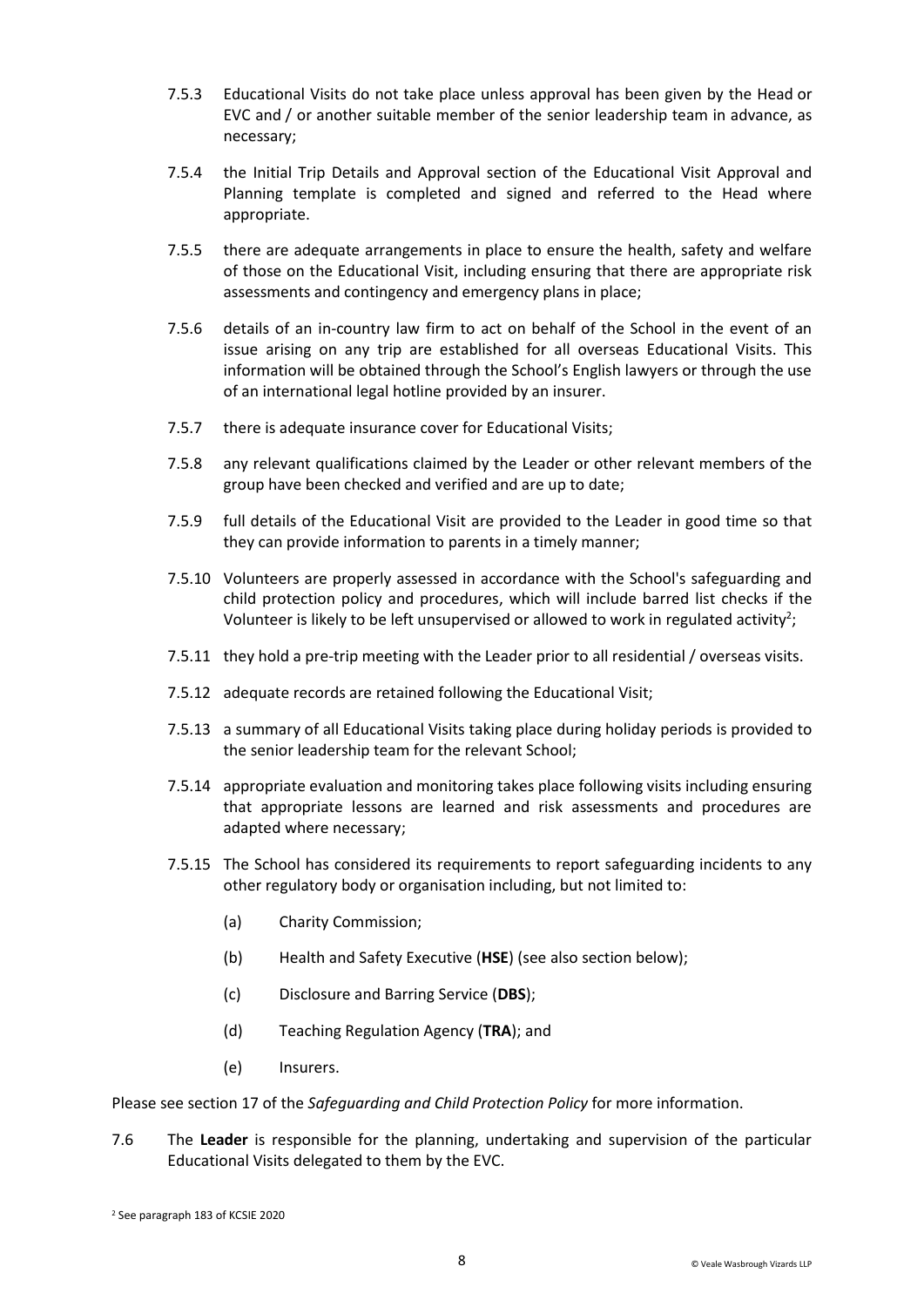- <span id="page-8-0"></span>7.7 **Assistant Leaders** are required for all overseas trips, and those UK trips which either involve 4 or more nights of residential accommodation (1 or more nights for the Pelican School) or group sizes larger than 12. Assistant Leaders must be fully involved in all the planning and have the necessary skills and experience to competently run the trip in the absence of the Leader. The School's Critical Incident Plan details arrangements for another member of staff to join the party in either capacity at short notice in case of emergency.
- 7.8 The Leader must follow legislation, regulations, guidance and this policy and other applicable School policies relevant to Educational Visits.
- 7.9 Where necessary, the Leader should obtain specialist advice to enable Educational Visits to be undertaken safely.
- 7.10 Where required, the Leader will be appropriately qualified and will produce evidence of such qualifications, upon request.
- 7.11 The **Leader** has overall responsibility for:
	- 7.11.1 the preparation and planning of the Educational Visit including completion of the Educational Visit Approval and Planning template and obtaining approval from the EVC for the Educational Visit to take place;
	- 7.11.2 carrying out risk assessment(s);
	- 7.11.3 preparing and implementing a Contingency Plan in case the primary activity is undeliverable;
	- 7.11.4 the supervision and conduct of the Educational Visit;
	- 7.11.5 the health, safety and welfare of the group during the Educational Visit;
	- 7.11.6 the behaviour and discipline of pupils during the Educational Visit;
	- 7.11.7 ensuring that the School's relevant emergency policies and procedures are implemented in an emergency.
- 7.12 The **Leader** will also ensure that:
	- 7.12.1 all those attending or involved in the Educational Visit know who is in charge at any time and that all Volunteers and External Providers are aware of any identified risks and understand their respective responsibilities;
	- 7.12.2 that everyone on the Educational Visit is aware of emergency arrangements;
	- 7.12.3 any insurance conditions are complied with;
	- 7.12.4 an Educational Visit Code of Conduct and Behaviour is prepared for each Educational Visit and ensure that pupils, parents and Employees attending the Educational Visit are aware of its contents and the need for pupils to adhere to it;
	- 7.12.5 parents are given sufficient information about the Educational Visit, normally in writing. For overseas and other residential trips, parents and pupils will be sent a Trip Information Booklet by PersePost;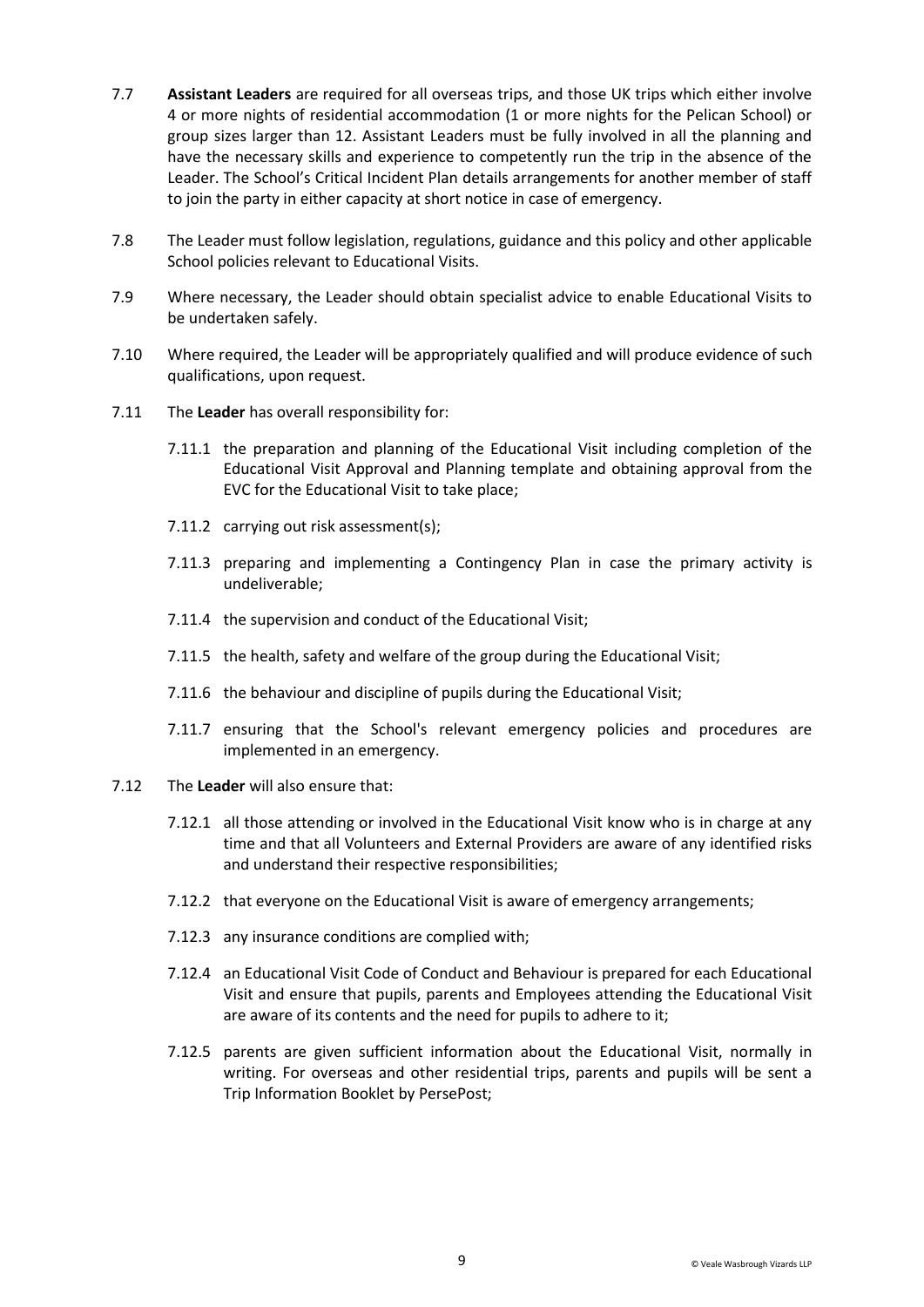- 7.12.6 there is sufficient first aid provision for each Educational Visit and will be aware of and adhere to the School's policies on first aid and administration of medicine and obtain relevant medical information for pupils. 3
- 7.13 The Leader has the full authority of the Head and has the right to return any pupil home if, after consideration of all relevant matters, they are of the opinion that such action is warranted. Extra costs arising out of any such event will be payable by the Parent.

# 7.14 **Volunteer(s)** will:

- 7.14.1 follow the terms of this policy, any applicable codes of conduct (including the Educational Visit Code of Conduct and Behaviour) and the School's behaviour and discipline policy and the instructions of the Leader;
- 7.14.2 help with control, behaviour and discipline of the group;
- 7.14.3 look after their own health and safety and do their best to ensure the health and safety of everyone in the group;
- 7.14.4 inform the Leader immediately if they suspect there is a risk to the welfare, health and safety of themselves or others during the Educational Visit;
- 7.14.5 be properly checked and assessed in accordance with the School's safeguarding and child protection policies and procedures;
- 7.14.6 be aware of potential conflicts of interest, if their own children are members of the group.
- 7.15 Unless they are an Employee, Volunteers will not normally be left in sole charge of pupils except where it has been previously agreed as part of the risk assessment. Under no circumstances will a Volunteer in respect of whom no barred list check has been obtained be left unsupervised or allowed to work in regulated activity.<sup>4</sup>
- 7.16 **Pupils** will:
	- 7.16.1 follow the instructions of the Leader and Volunteer(s) during the Educational Visit and comply with the School rules, Educational Visit Code of Conduct and Behaviour, the School's drugs policy and behaviour and discipline policy;
	- 7.16.2 not behave in a way which put themselves or others at risk or in breach of the School rules, Educational Visit Code of Conduct and Behaviour and the School's behaviour and discipline policy;
	- 7.16.3 dress and behave appropriately and responsibly, using safety equipment appropriately and as instructed;
	- 7.16.4 if abroad, be sensitive to local codes and customs and abide by local laws;
	- 7.16.5 look out for anything that might hurt or threaten themselves or anyone in the group and tell the Leader or a Volunteer about it.
	- 7.16.6 Any pupil whose behaviour may be considered to be a danger to themselves or to the group may be stopped from going on an Educational visit.
	- 7.16.7 Reasonable adjustments will be made for pupils with disabilities, medical or special educational needs. Please refer to the School's Policy on Disability and Policy on

<sup>&</sup>lt;sup>3</sup> If the trip includes EYFS pupils there will be at least one paediatric first aider.

<sup>4</sup> See paragraph 183 of KCSIE 2020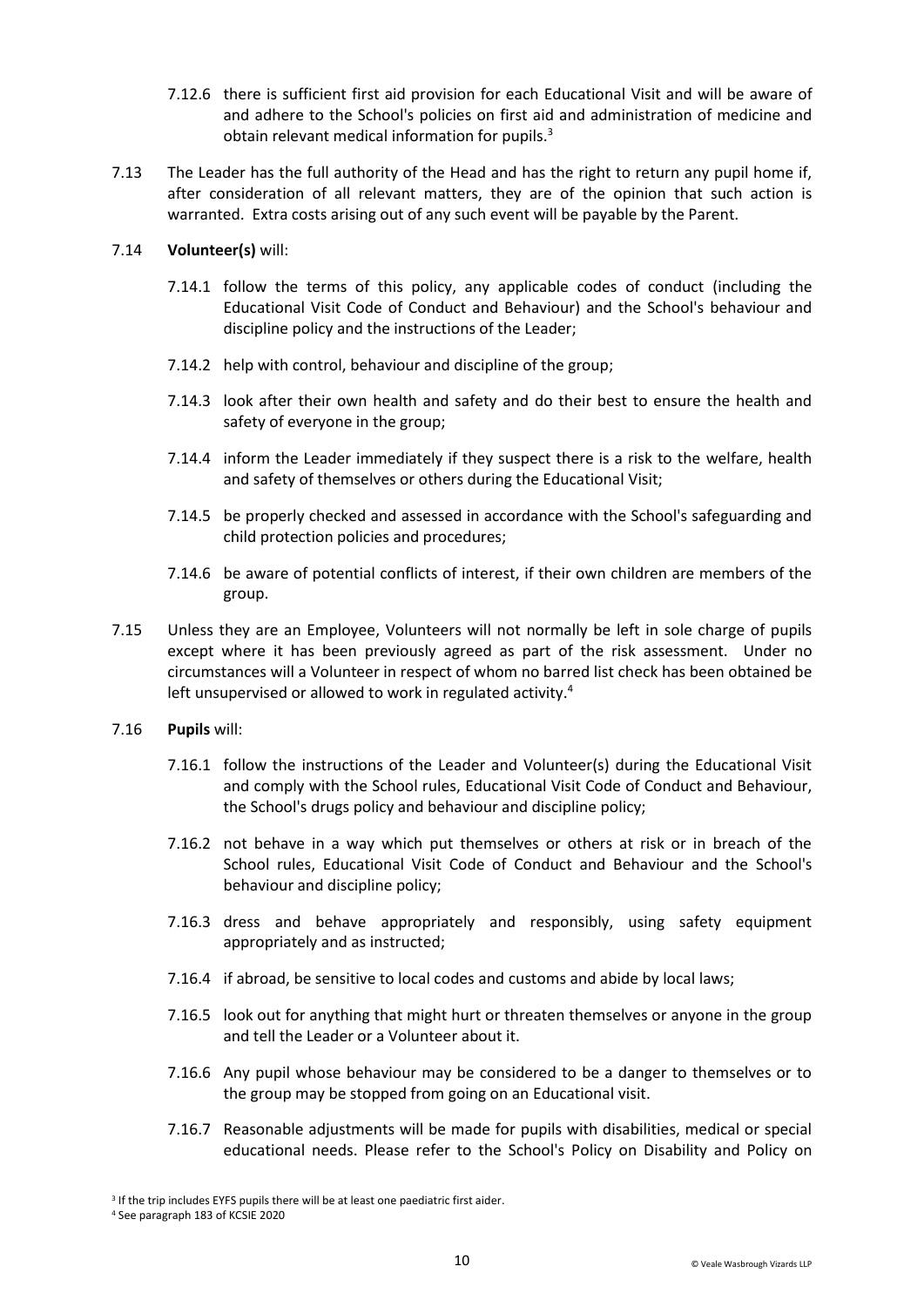Special Educational Needs and Learning Difficulties and Learning Support for further details.

# 7.17 **Parents** will:

- 7.17.1 provide the School with clear and accurate up to date information on their child's health and / or any special needs;
- 7.17.2 provide appropriate consents, including to the administration of first aid, medication and medical treatment, and where necessary, provide the School with their child's medication in advance of the trip;
- 7.17.3 ensure that their child has had the necessary vaccinations to enable them to safely take part in the Educational Visit<sup>5</sup>;
- 7.17.4 ensure that they provide up to date contact details or other appropriate contact details in the event that they will be unavailable;
- 7.17.5 ensure that their child understands the standard of behaviour and conduct expected of pupils on the Educational Visit.

# <span id="page-10-0"></span>8 **Timing of Educational Visits**

- 8.1 The dates of proposed trips must be agreed with the EVC well in advance and prior to any promotion to parents and pupils.
- 8.2 Educational visits will not be permitted to take place during the agreed period of trip recess within the school summer holidays or any periods of school closedown.
- 8.3 The Leader will liaise with the EVC regarding appropriate dates during term time and in the holiday periods.
- 8.4 The School can only support a finite number of trips at any one time. Restrictions on the number of authorised trips are most likely to occur during busy periods such as half terms. The EVC will coordinate and manage the number of trips that can run concurrently.
- 8.5 In order not to disrupt teaching and learning across the School, residential trips should not usually taking place during week days in term time, unless permission has been granted by the EVC. However, it is recognised that trips may occasionally leave before the end of term in order to secure lower flight prices or for other practical reasons – permission to leave before the end of term must be obtained from the EVC. The exception to this is exchange visits which occasionally occur in term time.

### <span id="page-10-1"></span>9 **Planning and preparations**

- 9.1 The Leader will:
	- 9.1.1 undertake and complete the planning of and preparation for the Educational Visit;
	- 9.1.2 where necessary and reasonable, undertake an exploratory visit to areas or in respect of activities involving significant hazard, or they should obtain reliable information concerning the nature of any hazards and means of avoiding or minimising risk;
	- 9.1.3 obtain approval for the Educational Visit to take place from the EVC;

<sup>5</sup> Information on recommended vaccinations on the National Travel Health Network and Centre (NaTHNaC) https://travelhealthpro.org.uk/countries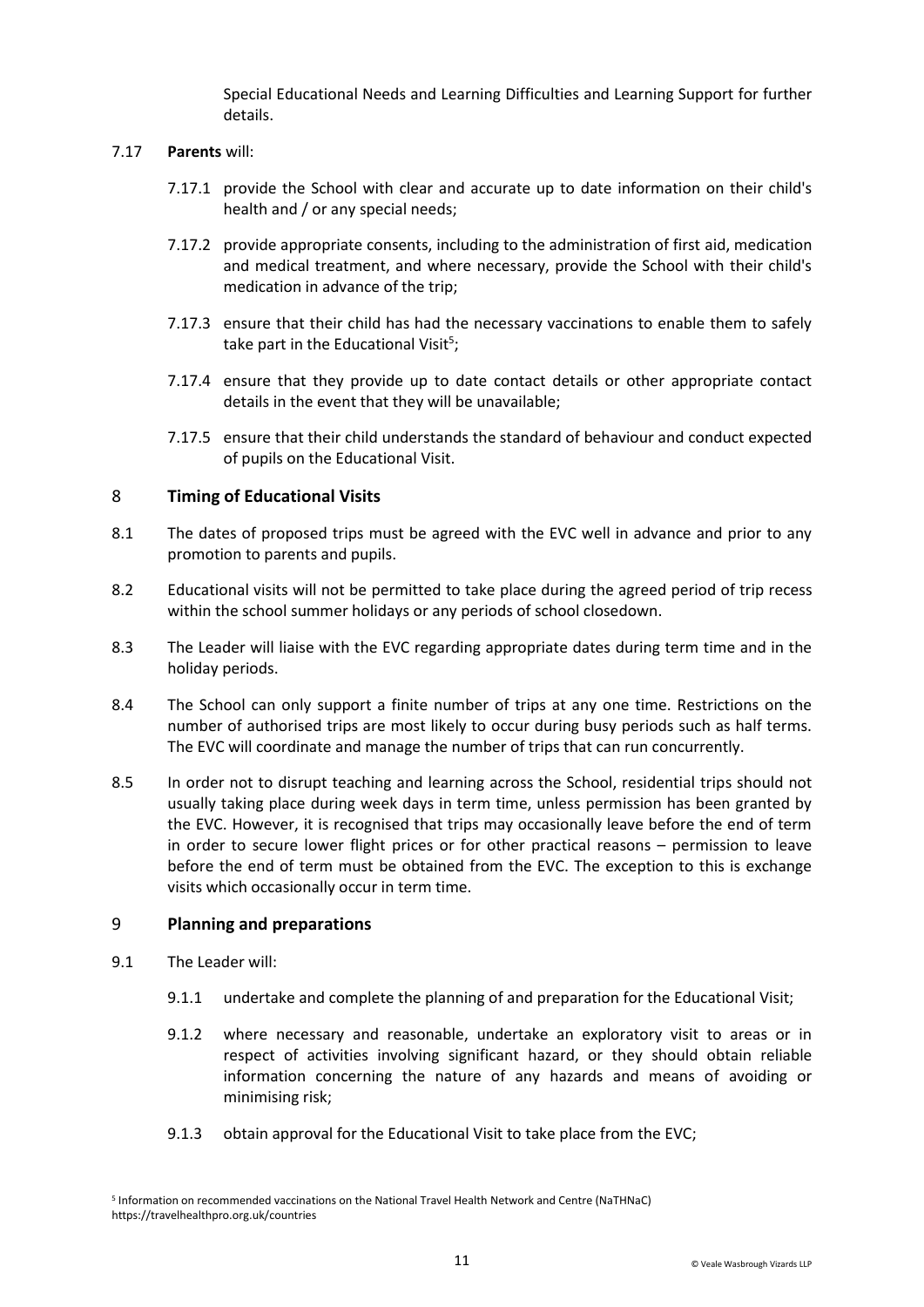- 9.1.4 undertake appropriate risk assessment(s) and complete a risk assessment form (see paragraph [10](#page-11-0) of this policy);
- 9.1.5 ensure that appropriate parental consent has been obtained for the pupils (including specific written consent to the trip if this is required) (see paragraph [12\)](#page-13-0);
- 9.1.6 ensure Parents of pupils with health / medical needs attending the Educational Visit have provided the appropriate medicines for administration and that these are held appropriately during the Educational Visit;
- 9.1.7 brief Volunteers, group members and Parents (where appropriate) particularly in advance of an Adventure Activity, an overnight trip or visit outside the UK as well as on any vaccinations that are required for the Educational Visit (Leaders must have consulted an approved medical practitioner before providing this advice);
- 9.1.8 provide a list of attendees and emergency contact details for each attendee to the Home Contact and will carry a copy of this during the Educational Visit at all times;
- 9.1.9 liaise with the Emergency Contact (via the Home Contact if appropriate) to make contingency arrangements in the event of transport breakdown, other failure or in the event of a pupil having to be sent home;
- 9.1.10 report back to the EVC;
- 9.1.11 retain appropriate records following the Educational Visit.

#### <span id="page-11-0"></span>10 **Risk assessment**

- 10.1 The School endeavours to take a proportionate and sensible approach to Educational Visits and the level of planning and preparation will be tailored in each case to the type of trip and the particular risks involved. Some Educational Visits may only require a little extra planning beyond the educational aspect of the trip, whilst others may need detailed planning and risk assessment and approval of the Head.
- 10.2 The School will ensure that those who are conducting the risk assessments have the necessary skills, status, competence and experience to do so.
- 10.3 The School adopts a common-sense and proportionate approach to health and safety on Educational Visits with a focus on real risks, not those which are trivial and / or fanciful.
- 10.4 An assessment of the risks involved in the activity and the appropriate steps required to counter them will be carried out for every Educational Visit. Risk assessments must be carried out in accordance with procedure 2.01 of the School's Health & Safety Manual and using the risk assessment section of the School's Educational Visit Approval and Planning template and the School's separate Advice to Staff on the completion of Risk Assessments.
- 10.5 **Generic risk assessments**: If there is a generic risk assessment already in place for a specific type of trip or activity, the Leader may (where appropriate) review the generic risk assessment and check that it is still suitable.
- 10.6 **Specific risk assessments**: If there is no generic risk assessment for the activity, or if the visit involves one of the following factors (listed below) the Leader must carry out a specific written risk assessment for the Educational Visit:
	- 10.6.1 activities requiring a higher level of risk management than is normal during routine activities;
	- 10.6.2 Adventure Activities;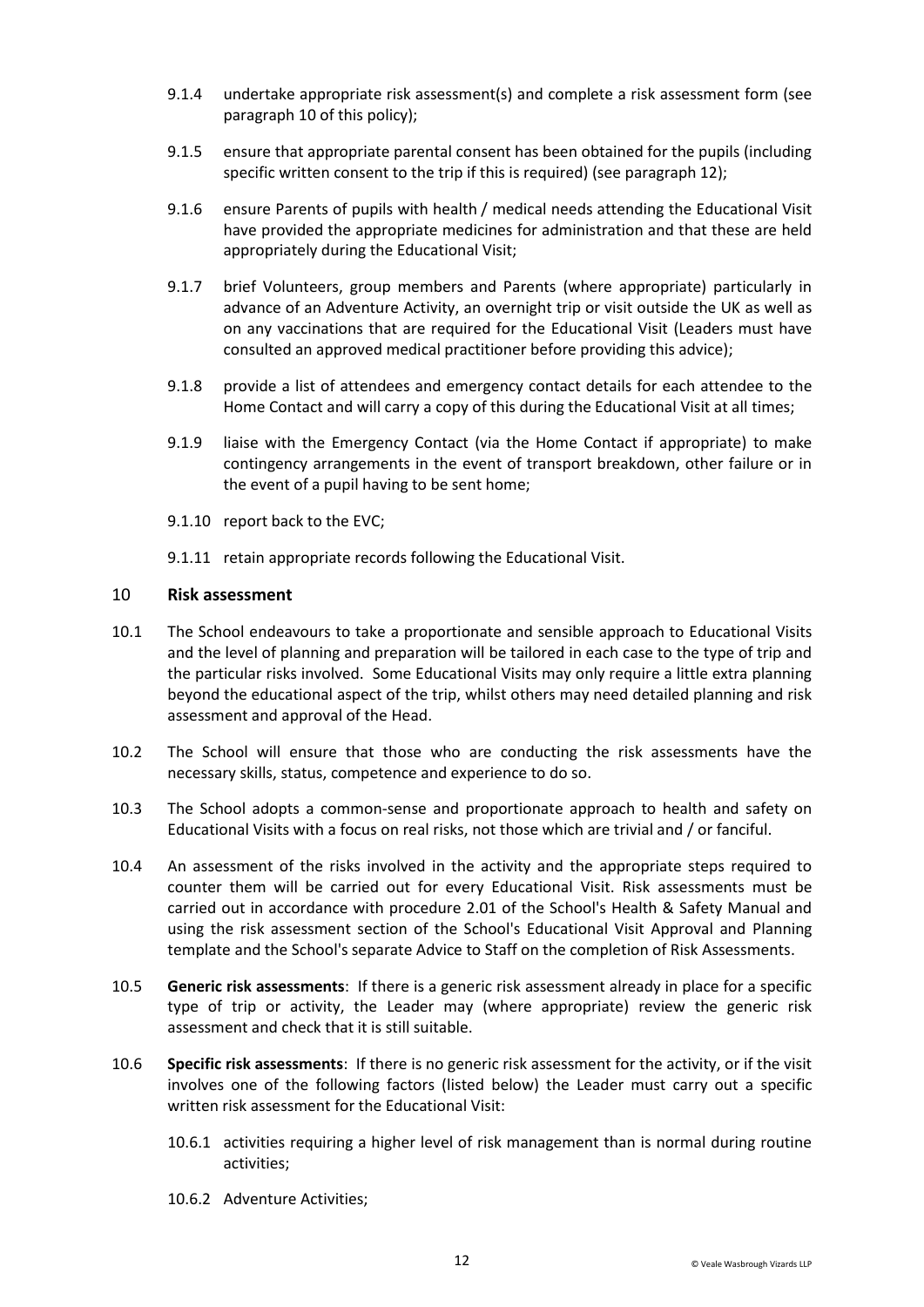- 10.6.3 off-site activities that take place totally outside normal School hours including during School holiday period or during weekends;
- 10.6.4 overnight and residential stays;
- 10.6.5 visits outside the UK.
- 10.7 For the duration of the Covid-19 pandemic, a risk assessment will be undertaken to identify the measures needed to reduce the risks from coronavirus (COVID-19) so far as is reasonably practicable.
- 10.8 If any risk is considered to be unacceptable by the Leader or EVC or Head the Educational Visit shall not go ahead, or shall be terminated if already in progress.
- 10.9 When conducting a risk assessment, the following factors should be considered, notwithstanding any risk assessment that may be conducted or supplied by any external provider:
	- 10.9.1 the type of activity;
	- 10.9.2 the age / competence / fitness / usual standard of behaviour of the pupils;
	- 10.9.3 any special educational / medical needs of any of the pupils;
	- 10.9.4 any impact of individual needs on the group as a whole;
	- 10.9.5 adult : pupil ratios;
	- 10.9.6 the competence / experience / qualifications of the adults;
	- 10.9.7 modes of transport, journey routes and location(s) of visits;
	- 10.9.8 emergency procedures; and
	- 10.9.9 any other relevant factor in relation to the specific circumstances of the Educational Visit.
- 10.10 **Dynamic risk assessments**: regardless of the type of the visit, the Leader must be prepared to re-evaluate and / or reassess the risks and mitigate any risks where possible whilst the visit is taking place taking into account of any relevant changes in circumstances or factors such as fatigue or changes in the weather.
- 10.11 **Contingency plan**: the Leader should also consider and assess a Contingency Plan in addition to the main activity, in case the main activity is undeliverable. In some cases this may be as simple as returning to base, in other cases where there is a high probability that the main activity may become undeliverable (e.g. if weather conditions require this) it may be prudent to assess an alternative activity.
- 10.12 If the risks become unacceptable the Educational Visit / activity shall be terminated and / or a Contingency Plan carried out instead.

# <span id="page-12-0"></span>11 **Charging**

- 11.1 The School reserves the right to charge for Educational Visits, transport, accommodation, equipment and other associated costs. Such details will be provided to Parents prior to the Educational Visit.
- 11.2 If payment is not received in advance (or as required) or School fees are outstanding, the School reserves the right to exclude pupils from the Educational Visit.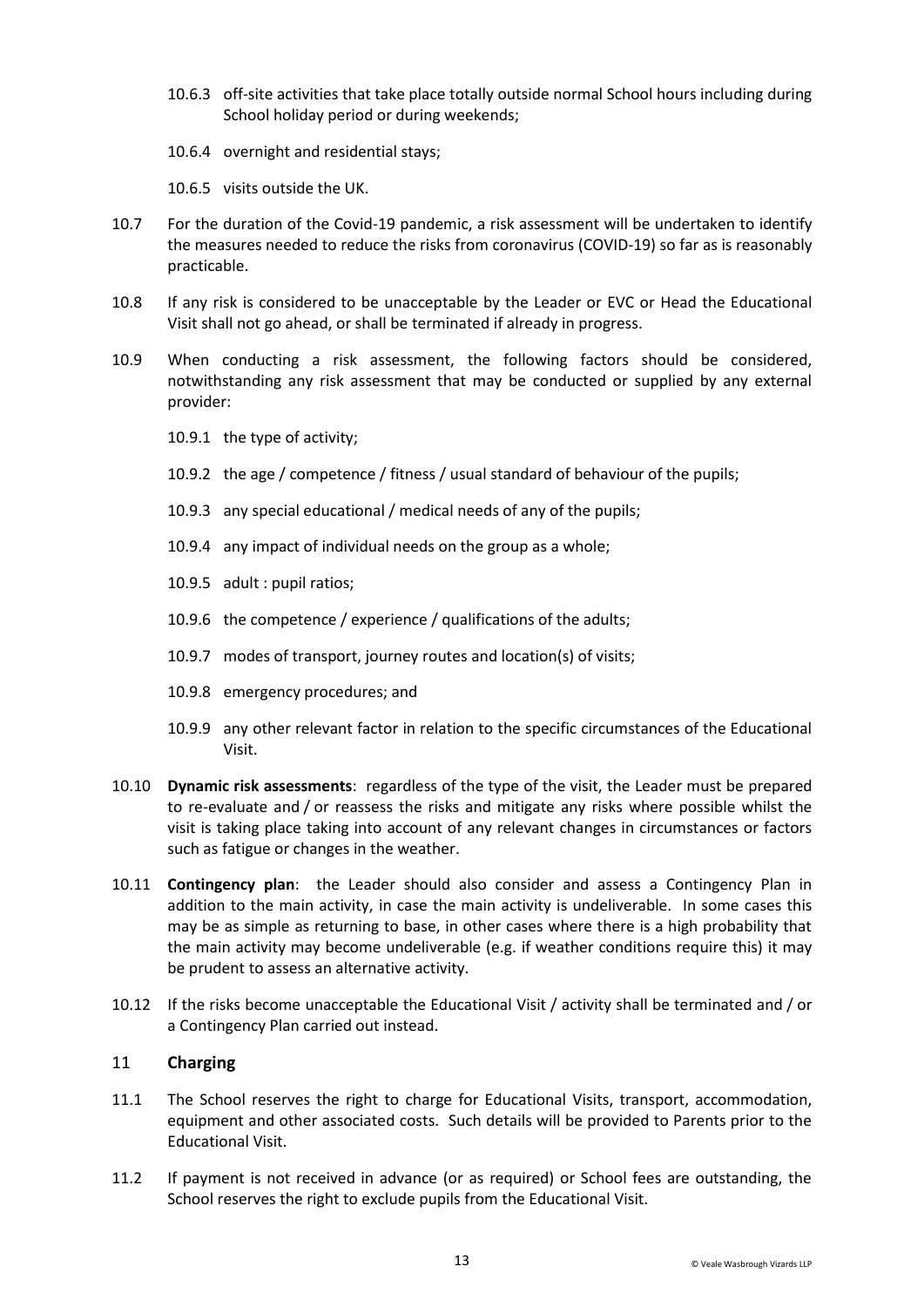- 11.3 The School's preferred method of payment for Educational Visits is via ParentPay. Leaders / tutors should not accept cheques but should instead ask the pupil or parent to take them direct to the bursary who will issue a receipt. It is the School's policy not to accept cash as payment for Educational Visits.
- 11.4 Parents will also be informed of the arrangements for sending a pupil home early. Parents will normally be required to meet the costs of such arrangements should this be required for reasons of health and safety or breach of this policy. The School will not be obliged to refund the cost of the remainder of the Educational Visit.

### <span id="page-13-0"></span>12 **Consent**

- 12.1 Written parental consent is generally not required for routine Educational Visits which are a normal part of the pupil's education at the School and take place during the normal School day.
- 12.2 **General consent**: The School obtains general written consent from Parents for all Educational Visits that do not involve an overnight stay, high risk or adventure activities or travel abroad when the pupil enters the School. This covers the whole time the pupil is at the School.
- 12.3 This general consent includes:
	- 12.3.1 any visit which involves nursery age children; $<sup>6</sup>$ </sup>
	- 12.3.2 non-routine off-site activities and sporting fixtures which extend beyond the normal start and finish of the school day.
- 12.4 The School obtains specific written consent from Parents for all Educational Visits which involve:
	- 12.4.1 overseas travel; or
	- 12.4.2 an overnight stay; or
	- 12.4.3 some element of high risk or adventure activity.
- 12.5 The School provides sufficient information to Parents either via a specific communication and / or termly calendar about each visit to enable them to opt out of specific visits should they wish to do so and of any extra safety measures required.
- 12.6 If consent is refused by one or both Parents, the School reserves the right to refuse to allow the pupil to take part in the Educational Visit.

#### <span id="page-13-1"></span>13 **Insurance**

- 13.1 The School has the following insurances in place:
	- 13.1.1 Personal accident insurance;
	- 13.1.2 Employers liability insurance;
	- 13.1.3 Public and products liability insurance; and
	- 13.1.4 Professional liability insurance.
- 13.2 There shall be appropriate insurance cover in place for each Educational Visit.

<sup>6</sup> Written consent for EYFS children is required.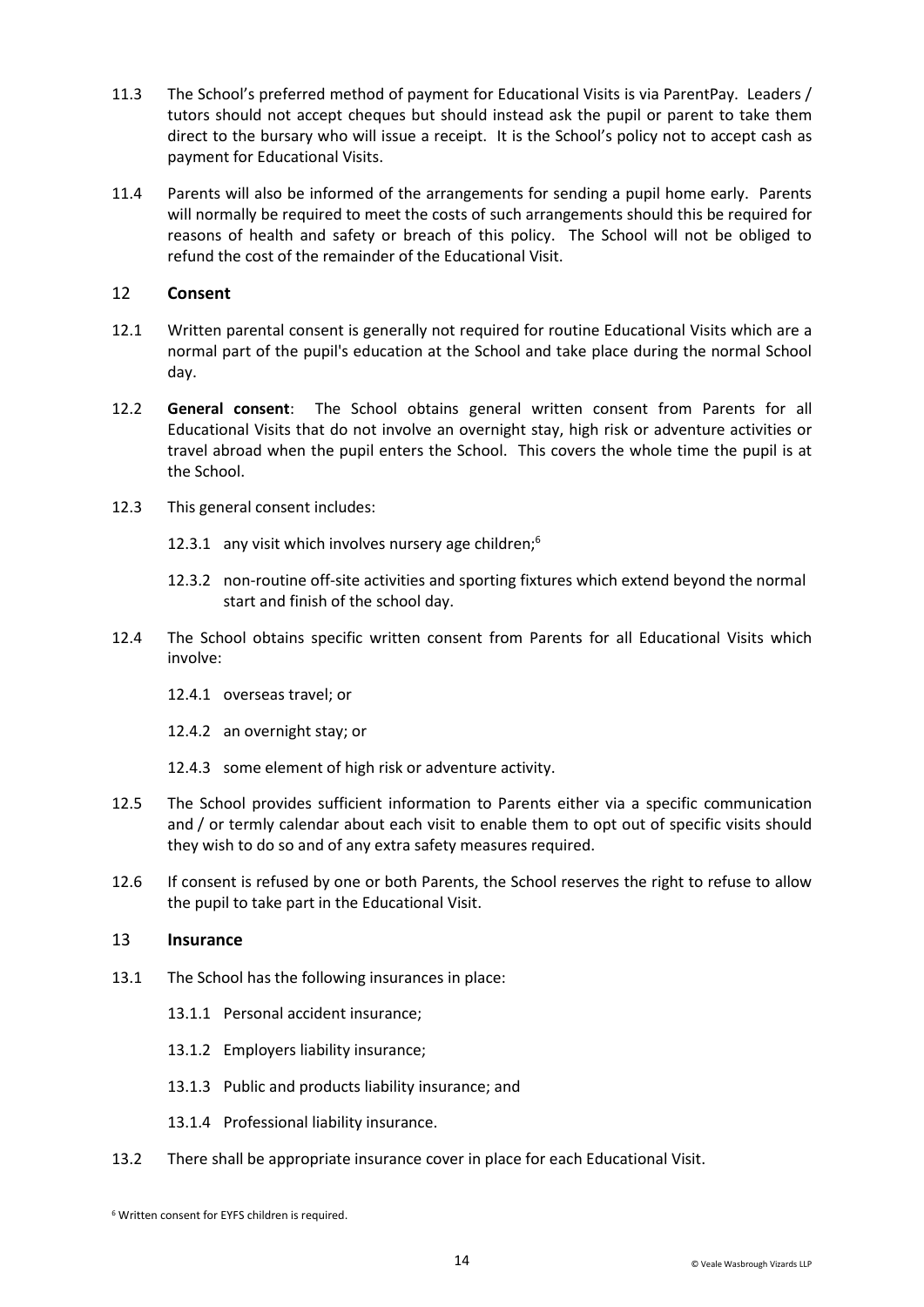- 13.3 The EVC and Leader should have an awareness of any requirements set by the School's insurers when planning an Educational Visit.
- 13.4 Parents should be informed of the insurance arrangements made by the School in clear terms. They should be told which insurances are arranged by the School and which are arranged and payable by Parents. Parents should be told of any insurances that have not been verified, for example, host parents abroad.
- 13.5 The School will consider available insurance cover for Educational Visits in order to understand the potential impact on cover of COVID-19 and / or future pandemics or outbreaks of infectious diseases. This is likely to constitute a significant factor in determining whether any visit can go ahead in the current climate. Where the School arranges cover, it will be clear with parents about the limitations to available insurance cover in these circumstances.
- 13.6 The School cannot accept liability for the failure of insurance for reasons beyond the control of the School or where the School has made reasonable enquiries and exercised reasonable care.

### <span id="page-14-0"></span>14 **Supervision and ratios**

- 14.1 Supervision of pupils can be direct, indirect or remote but must always be 24 hours a day.
- 14.2 There must be an adequate ratio of adults to supervise pupils throughout Educational Visits. This ratio should derive from the risk assessment(s) undertaken and the risk factors identified. The School will apply best practice when setting the appropriate supervision ratio for each Educational Visit.
- 14.3 Where a Volunteer is also a Parent of a pupil on the Educational Visit, the School should take into account the risk of them being distracted by the needs of their own child rather than looking to the needs of the group. That Parent cannot be the Leader or Assistant Leader and will not usually count in the ratio for the group as a whole, unless the School can manage the risk of conflict by other means e.g. by not allocating that Parent a role with direct responsibility for their own child.
- 14.4 Where possible, there should be provision within the ratio for a different Volunteer, in the event of an emergency or incident, to:
	- 14.4.1 deal with any emergency or incident;
	- 14.4.2 seek emergency and / or medical assistance;
	- 14.4.3 supervise the remainder of the party.
- 14.5 For local low risk visits in normal circumstances and subject to any special considerations the following ratios *may* be appropriate:

| Class / Year        | Applicable ratio |
|---------------------|------------------|
| Nursery             | 1:3              |
| Reception           | 1:5              |
| Years one and two   | 1:7              |
| Year three and four | 1:8              |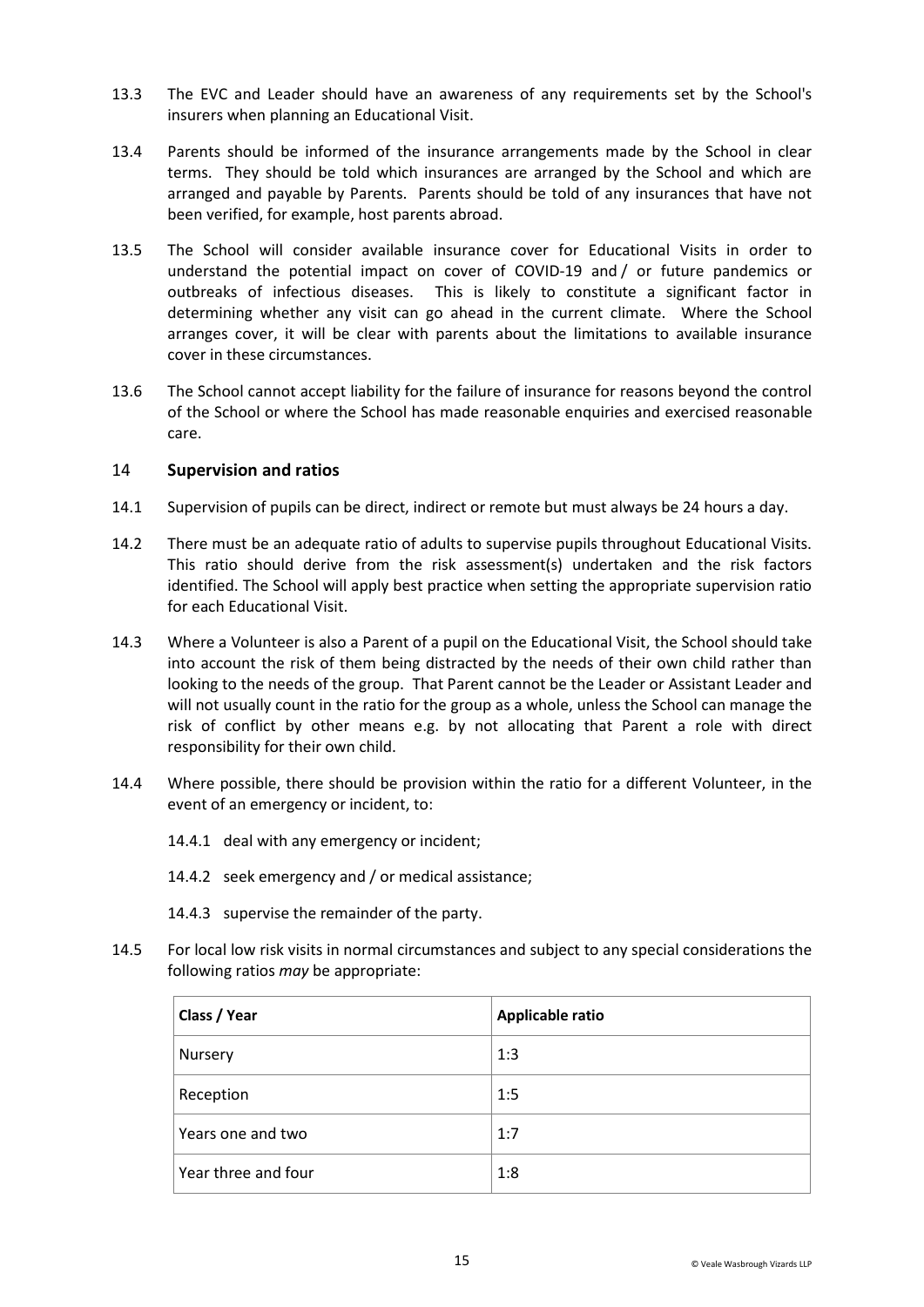| Years five and six    | 1:12 |
|-----------------------|------|
| Years seven to eleven | 1:15 |
| Sixth Form            | 1:20 |

- 14.6 The ratio should become closer the more complex or hazardous the activity.
- 14.7 Unless otherwise agreed by the EVC, for overnight stays, residential visits or visits outside of the UK, at least two of the adults will be Employees.
- 14.8 Unless otherwise agreed by the EVC mixed sex groups should have at least one male and one female Volunteer.
- 14.9 The Leader will ensure that each pupil who is not under direct supervision is accounted for. This means the Leader will know the identity, whereabouts and expected time and place of return of the pupil.
- 14.10 Where pupils are supervised remotely, the pupils must have the aptitude for, and be appropriately trained, briefed and experienced for the activity involved. Pupils must however be able to contact the Leader or a Volunteer as appropriate in the event of an emergency.

# <span id="page-15-0"></span>15 **Child protection**

- 15.1 The School's *Safeguarding and Child Protection Policy* and procedures will apply at all times during Educational Visits.
- 15.2 Any incident amounting to any report, allegation or suspicion of abuse or safeguarding concerns which occur whilst on the Educational Visit will be dealt with appropriately at the time and will be reported to the School's Designated Safeguarding Lead (**DSL**) and / or to the Head in accordance with the School's *Safeguarding and Child Protection Policy* and procedures. The member of staff will then follow the instructions of the Designated Safeguarding Lead and / or Head.
- 15.3 If a child is in immediate danger or risk of harm anyone can make a referral to the relevant agency. Where an emergency referral is made, the DSL must be informed as soon as possible.

#### <span id="page-15-1"></span>16 **External Providers and Adventure Activities**

- 16.1 The School will ensure that any External Provider has in place the appropriate safety standards and liability insurance.
- 16.2 **Adventure Activities**: the School will check that any External Provider providing Adventure Activities has the adequate standards of safety, competence and experience in the activities undertaken.
	- 16.2.1 **LOtC**: Where possible, the School will use External Providers who hold a LOtC Badge (see [https://www.lotc.org.uk/lotc-accreditations/lotc-quality-badge/\)](https://www.lotc.org.uk/lotc-accreditations/lotc-quality-badge/).<sup>7</sup>
	- 16.2.2 **AALS**: Where External Providers are required to have a licence to provide Licensed Activities (caving, climbing, trekking and water sports) the School will check that they either have a LOtC badge, or if not, ensure that they hold a current AALS licence a[t www.aals.org.uk.](http://www.aals.org.uk/)

<sup>&</sup>lt;sup>7</sup> If a provider holds a LOtC badge there is no need to seek any further assurances from the provider about the safety of provision as this has been externally accredited.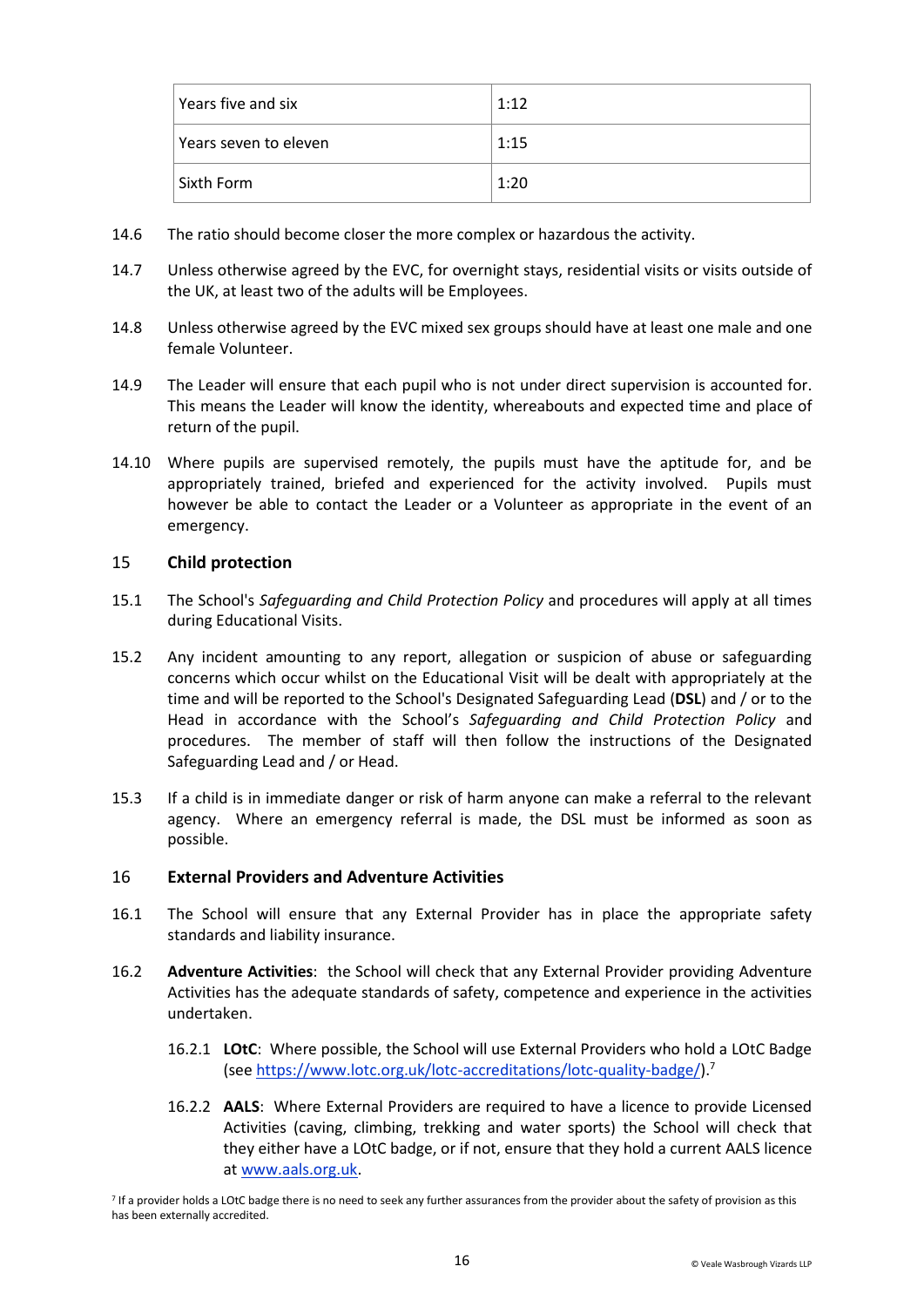- 16.2.3 Where the External Provider does not hold a LOtC badge and / or AALS licence, the School will seek to check with the appropriate national governing bodies or association for the sport or activity concerned or other relevant federations or associations. 8
- 16.2.4 Where no such body can be identified, the School will take other reasonable steps to ensure that any External Provider is the appropriate organisation to use. <sup>9</sup> The steps required will depend on the nature of the activity and the level of risk involved, but will include checking:
	- (a) their insurance;
	- (b) they meet legal requirements;
	- (c) their health and safety and emergency policies and / or risk assessments;
	- (d) staff competence;
	- (e) safeguarding arrangements;
	- (f) any sub-contracting arrangements they may have in place.
- 16.3 <The> School's Educational Visits procedures are in line with the recommendations from BS8848 and the Perse Exploration Society receives Young Explorer's Trust approval prior to undertaking any major summer expedition. Leaders will retain a record of their due diligence investigations, and if in doubt, should consult with the EVC.
- 16.4 Prior to commencement of any Adventure Activity the Leader should be fully satisfied with arrangements for health and safety.
- 16.5 In the event that they are not satisfied they will consider whether it is appropriate to abort the activity altogether or whether it is safe and / or appropriate to undertake a Contingency Plan.
- 16.6 There should be a clear agreement in place with External Providers about respective roles and responsibilities. In any event, the School retains responsibility for the well-being of pupils and during the activity at all times.
- 16.7 Pupils' views should always be taken into account. Pupils who are reluctant to undertake a particular activity should never be forced to participate in that activity.

#### <span id="page-16-0"></span>17 **Transport**

- 17.1 Pupils will be properly supervised at all times whilst on school-arranged transport.
- 17.2 The Leader, as part of the planning and risk assessment of an Educational Visit shall consider the transport requirements, including contingency planning for cancellation, delay or breakdown of the transport arrangements, safety and supervision arrangements, including those arising from the COVID-19 pandemic.
- 17.3 The Leader will ensure that the mode of transport is appropriate for the Educational Visit and that there is adequate insurance in place. Where required, the School will also ensure that the mode of transport is accessible for all participants e.g. wheelchair users.

<sup>&</sup>lt;sup>8</sup> Other accreditation schemes provide reassurances about providers and reduce the need for further questioning include Adventuremark and National Governing Body centre approval schemes.

<sup>9</sup> Further guidance can also be found on the Outdoor Education Advisers Panel (OEAP) website see https://oeapng.info/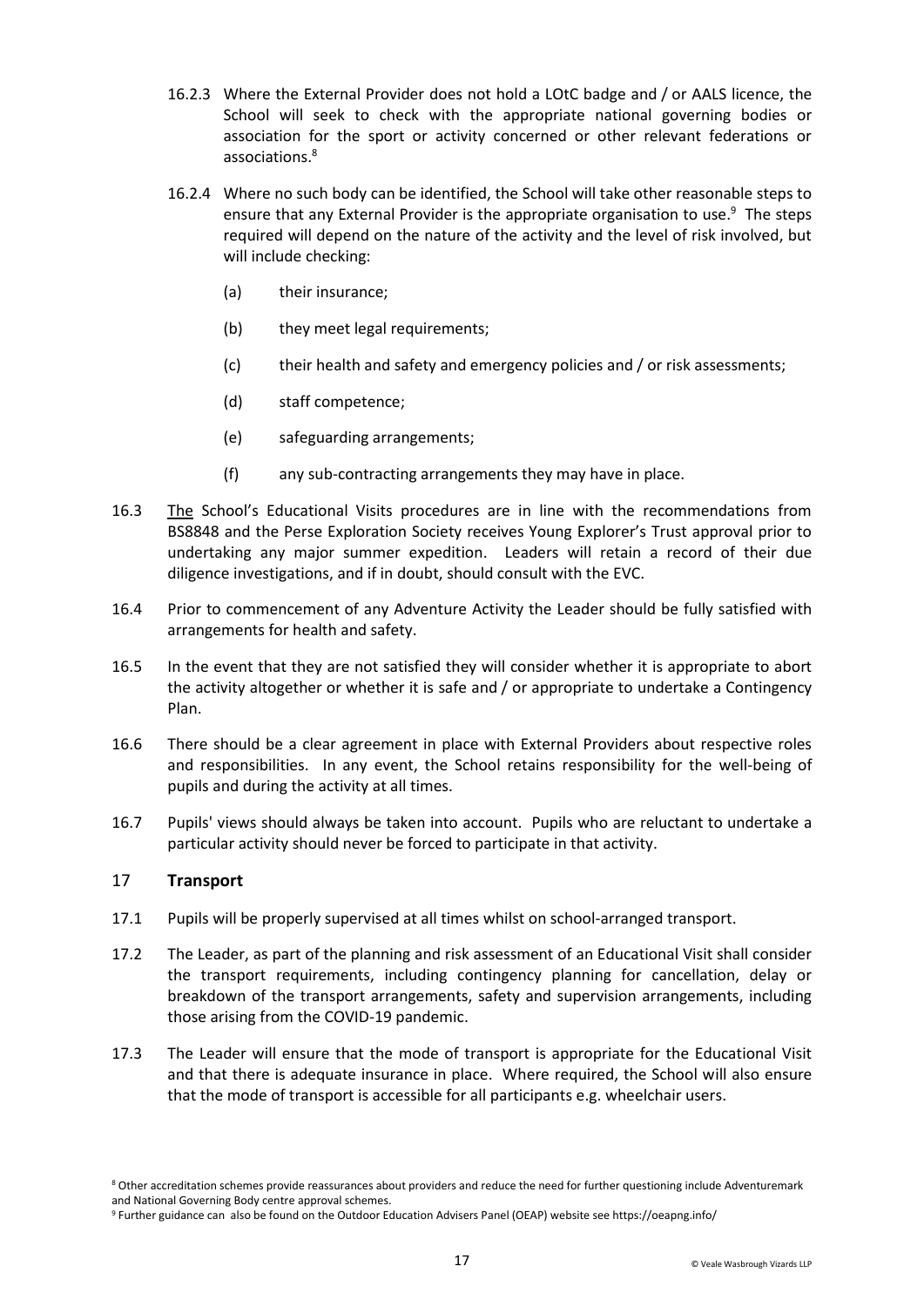# <span id="page-17-0"></span>18 **Trips abroad and off-site accommodation**

- 18.1 The School understands that trips abroad and those which involve pupils being accommodated off-site can have extra risks and may need a higher level of risk assessment.
- 18.2 **Package tours**: Where the School is purchasing packages from travel agents, tour operators or other providers the School will ensure that they are ABTA or ATOL bonded, as appropriate.
- 18.3 If the School is self-organising a "package"<sup>10</sup> which includes a combination of services including transport, accommodation or tourist services and which is not exempt, the EVC will ensure that the School complies with the relevant provisions of the Package Travel and Linked Travel Arrangements Regulations 2018.
- 18.4 **Off-site accommodation**: The School will ensure that all off-site accommodation provided for use by pupils on Educational Visits is satisfactory and, where possible, has been assessed by the School before use.
- 18.5 Where this is not possible, for example on tours and expeditions arranged through external tour operators or organisations, the School will obtain appropriate assurances that the accommodation provided is of a satisfactory standard, for example by seeking references from other schools.
- 18.6 **BS8848: 2014**: If the trip involves significant risks such as challenging terrain, going to remote places or extreme climates, the School will use the British Standard BS8848: 2014 for adventurous activities outside the UK as the basis for planning the visit and to inform its risk assessments and, where possible, ensure that any External Provider also follows this standard.
- 18.7 **Response to COVID-19 and / or other outbreaks or pandemics:** The School understands that the current COVID-19 pandemic and/or any further outbreaks or pandemics are likely to affect its Educational Visits programme. The School will consult up to date guidance in relation to Educational Visits when planning and, where necessary, before commencing an Educational Visit, particularly where it involves an overnight stay or visit abroad<sup>11</sup>.
- 18.8 **Foreign and Commonwealth Office**: The Leader will consult the FCO guidance in advance of any trip abroad to ensure that s/he is aware of any up to date safety and security issues, entry requirements, travel warnings and health requirements.<sup>12</sup>

#### <span id="page-17-1"></span>19 **Exchange visits**

#### 19.1 **School-arranged Homestays**

- 19.1.1 Where the School arranges a Homestay, the School will ensure that appropriate intelligence is gathered, and that appropriate checks are carried out, in relation to the suitability of the relevant adults in the host family.
	- (a) For Homestays in the UK, this will include obtaining a DBS enhanced certificate with barred list information in relation to each adult living in the home of the host family and recording the check in the School's single central register. This may include obtaining a DBS enhanced certificate in respect of anyone aged 16 or over in the household where the child will be staying.

<sup>11</sup> Se[e https://www.gov.uk/government/publications/actions-for-schools-during-the-coronavirus-outbreak/guidance-for-full-opening](https://www.gov.uk/government/publications/actions-for-schools-during-the-coronavirus-outbreak/guidance-for-full-opening-schools)[schools](https://www.gov.uk/government/publications/actions-for-schools-during-the-coronavirus-outbreak/guidance-for-full-opening-schools) for more information. Note that trips abroad or overnight stays are currently not recommended by the DfE.

<sup>&</sup>lt;sup>10</sup> As defined by the Package Travel and Linked Travel Arrangements Regulations 2018.

<sup>12</sup> See https://www.gov.uk/foreign-travel-advice and https://www.gov.uk/guidance/safer-adventure-travel-and-volunteering-overseas and https://www.gov.uk/guidance/travel-aware-teachers-pack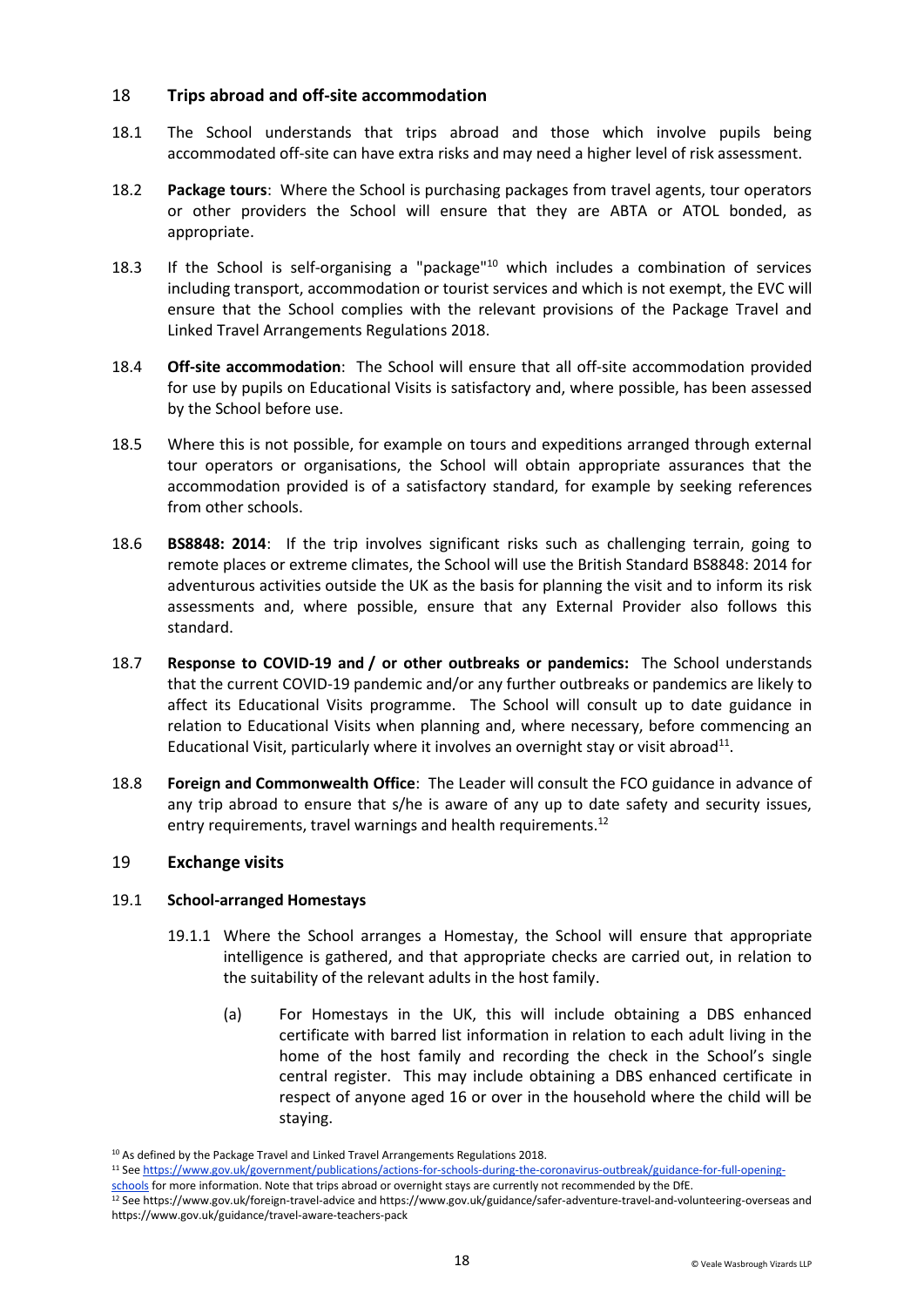- (b) Where the Homestay is abroad, it is not possible for the Schools to carry out DBS checks, in which case the School will liaise with partner schools abroad to establish a shared understanding of and agreements for the arrangements in place to assure themselves of the suitability of the arrangements. This may include contacting the relevant foreign embassy or High Commission of the country in question. The School will keep a record of all intelligence gathered as a result. Parents will be made aware of the agreed arrangement.
- 19.1.2 Pupils and Parents should be made aware of the emergency contact arrangements in advance of the Homestay and of the arrangements for who pupils should contact if a situation arises which makes pupils feel uncomfortable, during the visit.
- 19.1.3 Where the trip involves an extended stay for 28 days or more, for a child aged under 16 years of age (or under 18 years of age if the child has disabilities), the School will ensure that it has notified the local authority as this may amount to private fostering.
- 19.1.4 Where the School arrange for a visiting child to be provided with care and accommodation in the UK (including where they engage a company to make those arrangements) the School will have the power to terminate the Homestay.

#### 19.2 **Private arrangements**

19.2.1 In relation to care and accommodation not arranged by the School, or where the School does not have the power to terminate, the School will make it clear to Parents that any arrangements made by them will be a private arrangement with the host family and that the Parents will be entirely responsible for ensuring that they are satisfied with the arrangements.

#### <span id="page-18-0"></span>20 **First aid and medical arrangements**

- 20.1 The Leader will have regard to the School's first aid and administration of medicine policies and procedures and will ensure that there is adequate first aid provision on each Educational Visit.
- 20.2 The minimum requirements for Educational Visits are:
	- 20.2.1 a suitably stocked first aid container;
	- 20.2.2 at least one appointed person to take charge of first aid arrangements or First Aider as appropriate;
	- 20.2.3 in Early Years settings at least one person who has a current paediatric first aid certificate must attend the Educational Visit;
	- 20.2.4 the Leader will:
		- (a) check that parental consent has been obtained for the treatment and / or administration of medicines for pupils with health / medical needs attending the Educational Visit;
		- (b) ensure Parents of pupils with health / medical needs attending the Educational Visit have provided the appropriate medicines for administration and that these are held appropriately during the Educational Visit.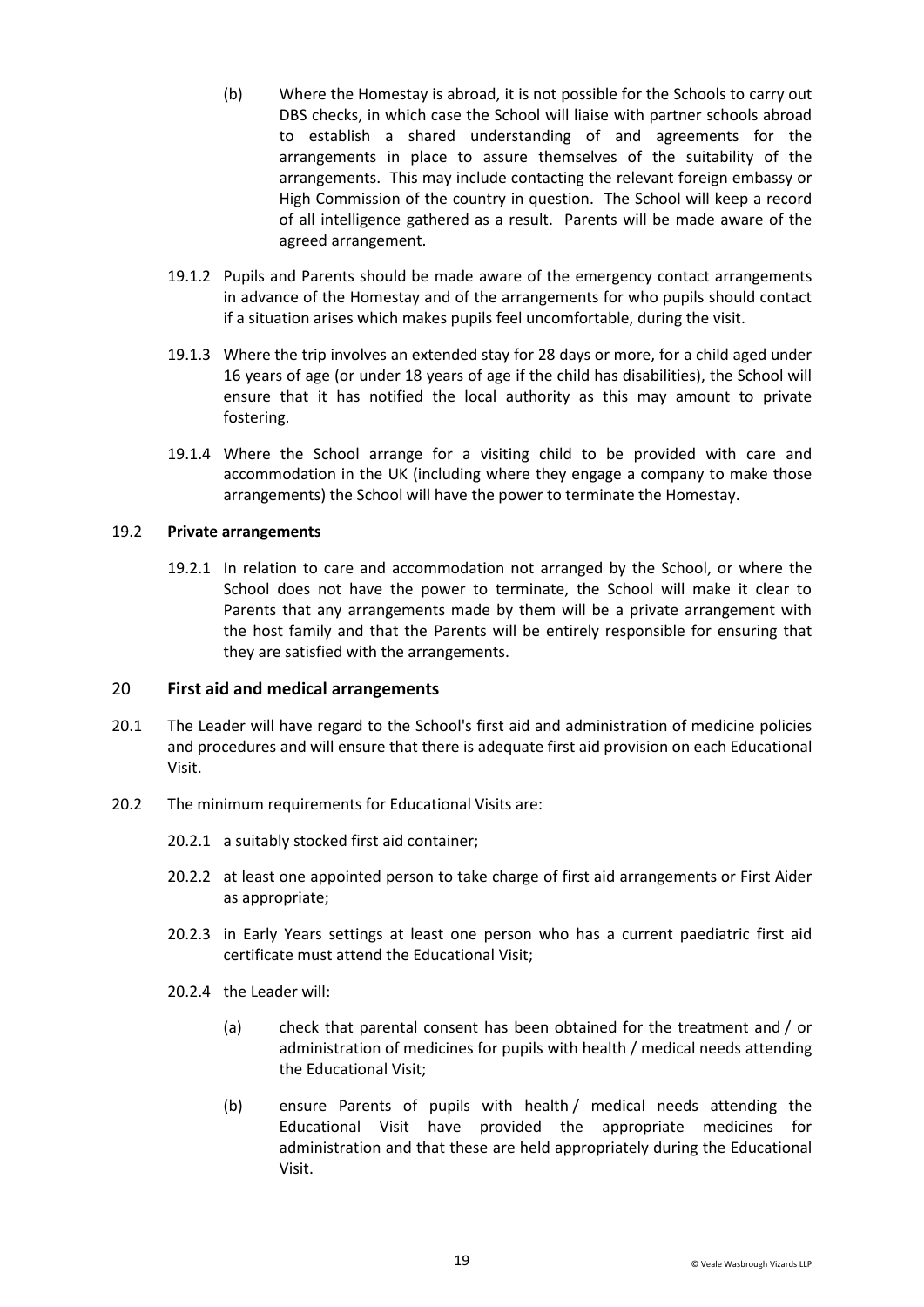# <span id="page-19-0"></span>21 **Mobile phones/pupils' property**

- 21.1 Mobile phones can be very useful in emergencies. However, there may be reasons why their use by pupils should be restricted on Educational Visits, for example:
	- 21.1.1 mobile phones can act as distractions, preventing pupils from making full use of the educational opportunities offered by the Educational Visit;
	- 21.1.2 carrying such phones can expose pupils to the risk of mugging and street violence;
	- 21.1.3 phones may be damaged by cold or wet conditions; and
	- 21.1.4 on residential trips there is a risk of inappropriate use of mobile phones in the evening. Collection of phones should be discussed as part of the trip planning.
- 21.2 The Leader and at least one other Volunteer will carry a fully charged mobile phone at all times and will ensure that the Emergency Contact at the School has the relevant number(s). They will also ensure that all parents and guardians are provided with the relevant number(s).

#### <span id="page-19-1"></span>22 **Emergencies**

- 22.1 The Leader should be fully conversant with the School's communications and emergency response plans for incidents which take place away from school and on Educational Visits. See the School's Critical Incident Plan for further details.
- 22.2 S/he is responsible for ensuring that all members of the Educational Visit are aware of the action that they should take in the event of an emergency, particularly where there is a risk of death, personal injury, damage to property or involvement with the police.
- 22.3 In the event of an emergency all members of the group should:
	- 22.3.1 remain calm;
	- 22.3.2 assess the nature and extent of the emergency; and
	- 22.3.3 take immediate action to safeguard themselves and other members of the group.
- 22.4 The Leader, Assistant Leader or Volunteer (in the event that the Leader is unable to carry out this role) should:
	- 22.4.1 summon emergency assistance and / or medical assistance and / or inform the police, if appropriate;
	- 22.4.2 seek assistance from a First Aider, if appropriate;
	- 22.4.3 if there are casualties ensure that they are accompanied and that the remainder of the group is adequately supervised;
	- 22.4.4 seek to stabilise the situation and then contact the Emergency Contact for emergency assistance;
	- 22.4.5 follow the instructions of the Emergency Contact and the terms of the School's emergency response plan.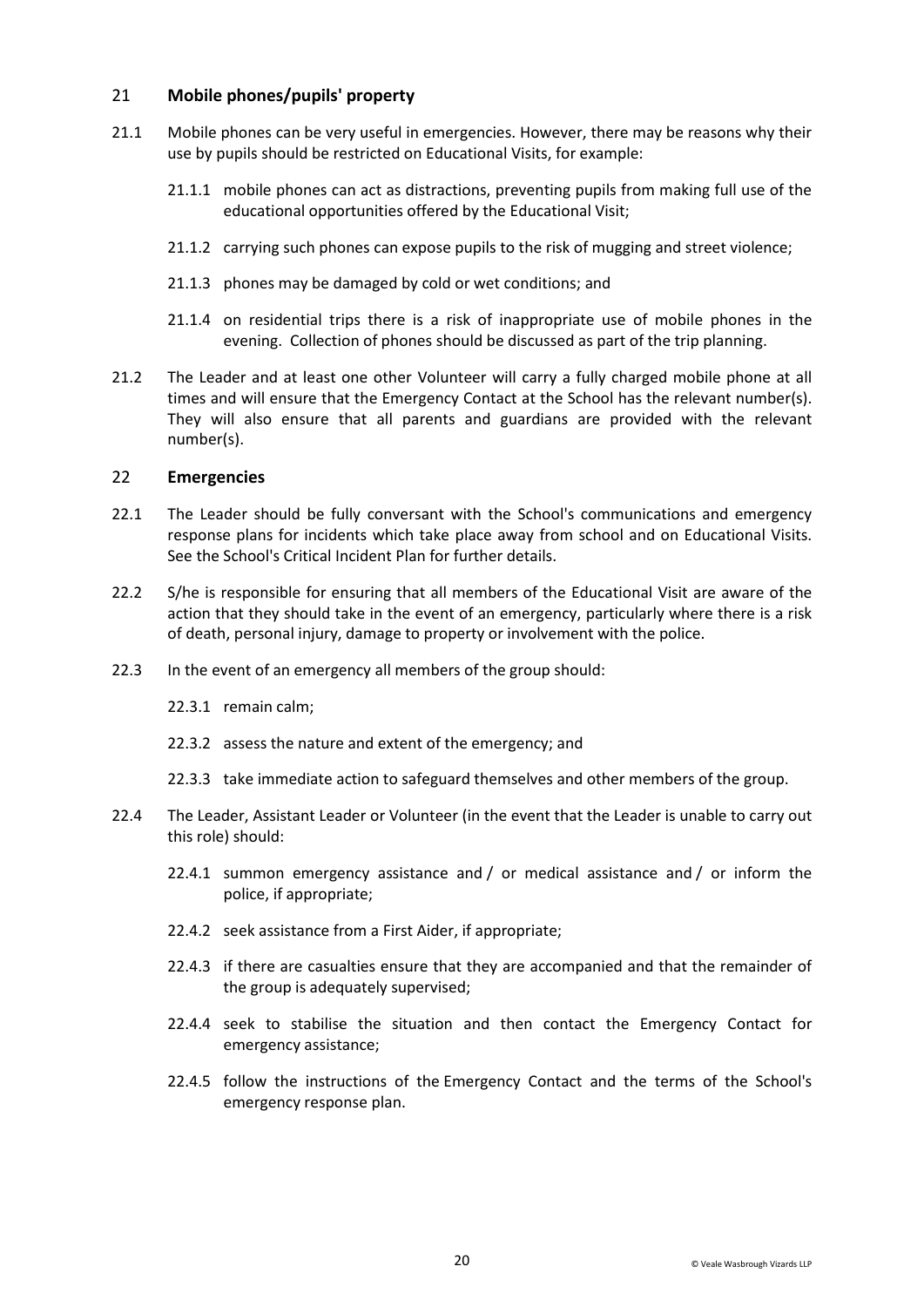- 22.5 The Leader (or Assistant Leader or Volunteer if appropriate) will liaise with the Emergency Contact and will make arrangements to inform Parents of any accidents or injuries and first aid treatment<sup>13</sup> affecting their child as soon as practicable.
- 22.6 The Leader should ensure that the incident is properly recorded and consider with the Emergency Contact whether the accident should be reported to any external agencies, including the police or the HSE pursuant to the Reporting of Injuries, Diseases and Dangerous Occurrences Regulations (SI 2013/1471) (**RIDDOR**).
- 22.7 Under no circumstances should anyone make a statement to the press or any admission.
- 22.8 Where a claim might be brought following theft or other loss, the local police must be informed.

# <span id="page-20-0"></span>23 **Incidents involving the police**

- 23.1 In the event of an incident occurring during an Educational Visit in which the pupil(s) become involved with the police the Leader should:
	- 23.1.1 inform the Home Contact immediately, or as soon as practicable and ask that the School's lawyers be notified so advice regarding the handling of the matter can be sought;
	- 23.1.2 inform the Parent(s) of the pupil(s) involved immediately, or as soon as practicable unless prevented from doing so by local police for legal reasons;
	- 23.1.3 if local police have asked that the Parents of the pupil(s) involved are not made aware of their child's involvement with the police the Leader should do all that is reasonably required to satisfy himself / herself that the reason given is for legitimate legal reasons;
	- 23.1.4 if considered necessary, the School may make arrangements for legal representation for the pupil to be funded at the Parents' expense;
	- 23.1.5 instruct a senior member of staff of the Educational Visit to act as appropriate adult where necessary unless the Parents request otherwise.

#### <span id="page-20-1"></span>24 **Training**

- 24.1 The School ensures that regular guidance and training is arranged on induction and at regular intervals thereafter so that staff and volunteers understand what is expected of them by this policy and have the necessary knowledge and skills to carry out their roles.
- 24.2 The level and frequency of training depends on role of the individual member of staff.
- 24.3 The School maintains written records of all staff training.

#### <span id="page-20-2"></span>25 **Record keeping and data protection**

- 25.1 All records created in accordance with this policy are managed in accordance with the School's policies that apply to the retention and destruction of records.
- 25.2 The records created in accordance with this policy may contain personal data. The School has a number of privacy notices which explain how the School will use personal data about pupils and Parents. The privacy notices are published on the School's website. In addition, staff must ensure that they follow the School's data protection policies and procedures

<sup>&</sup>lt;sup>13</sup> Mandatory for EYFS see 3.50 of the Statutory framework for the early years foundation stage 2017